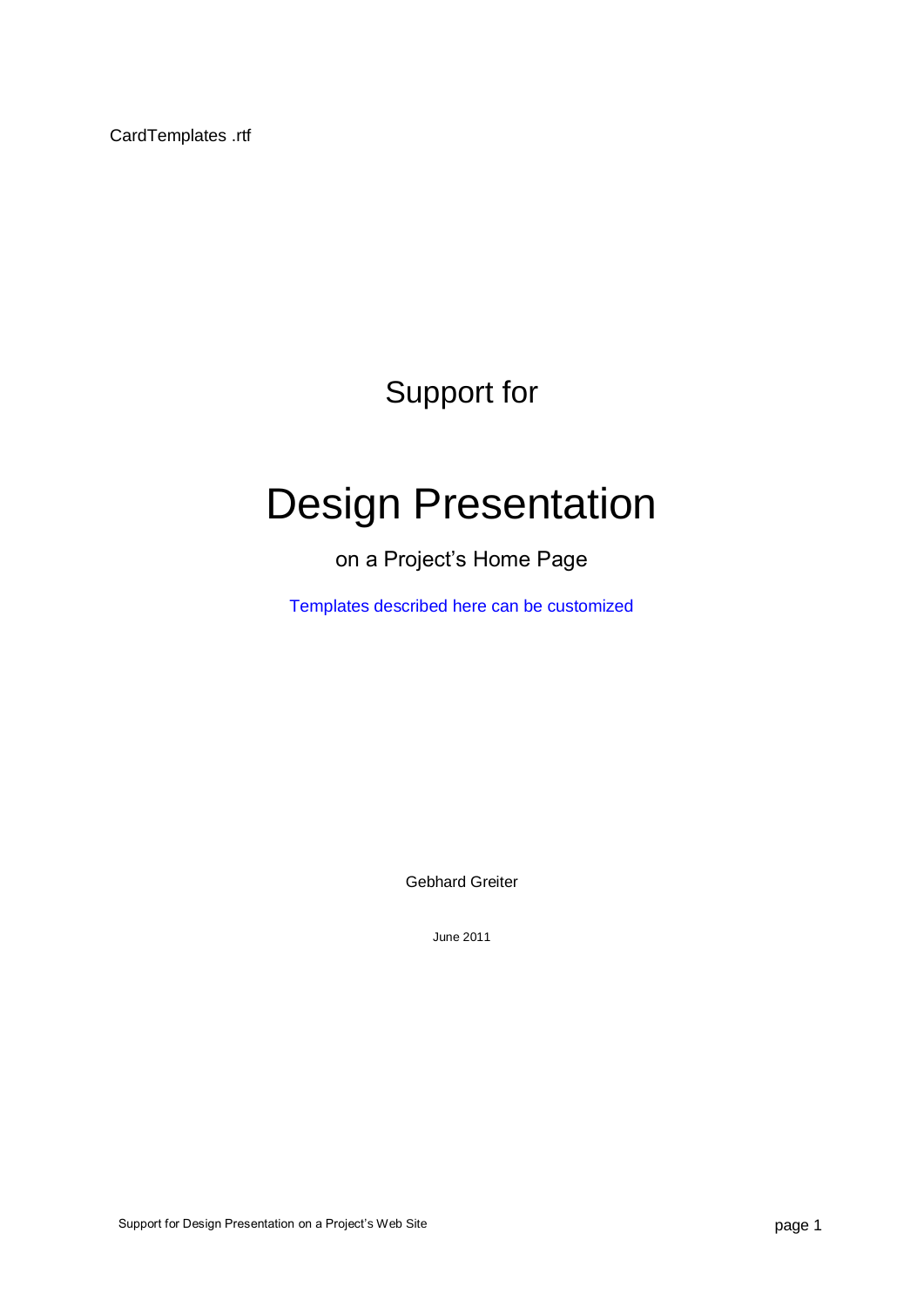# Contents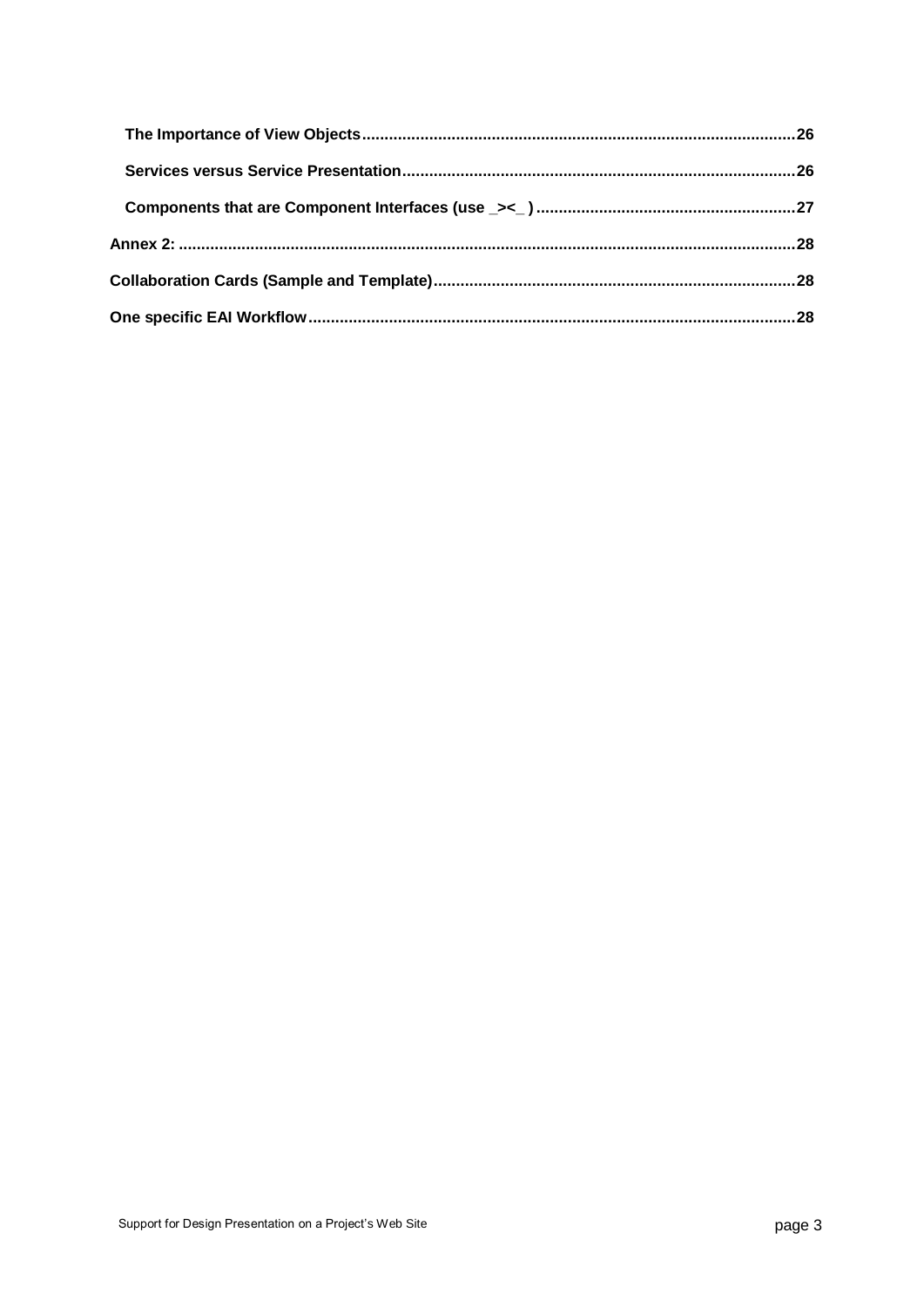# **Purpose of this Document**

This document is to explain patterns and tools that turned out to be helpful for the purpose of

- structuring software design in a way to keep it easy to maintain,
- publishing software design documentation in form of hypertext,
- detecting inconsistent text (or incompleteness), and
- guaranteeing that the team will always see the most up to date version (without the need to know in which documents or files such a version is maintained).

The basic idea is to use patterns - so called **Specification Cards** - that guarantee that all hyperlinks can be generated by a tool that should recreate the web site automatically on a regular basis (e.g. once per day).

An non-trivial, though small example for such a presentation can be found here:

[www.greiterweb.de/spw/xs\\_wissDB/1/1.htm](http://www.greiterweb.de/spw/xs_wissDB/1/1.htm)

### **The solution proposed is based on:**

- Requirements seen by
	- Gebhard Greiter **For development, maintenance, and support projects**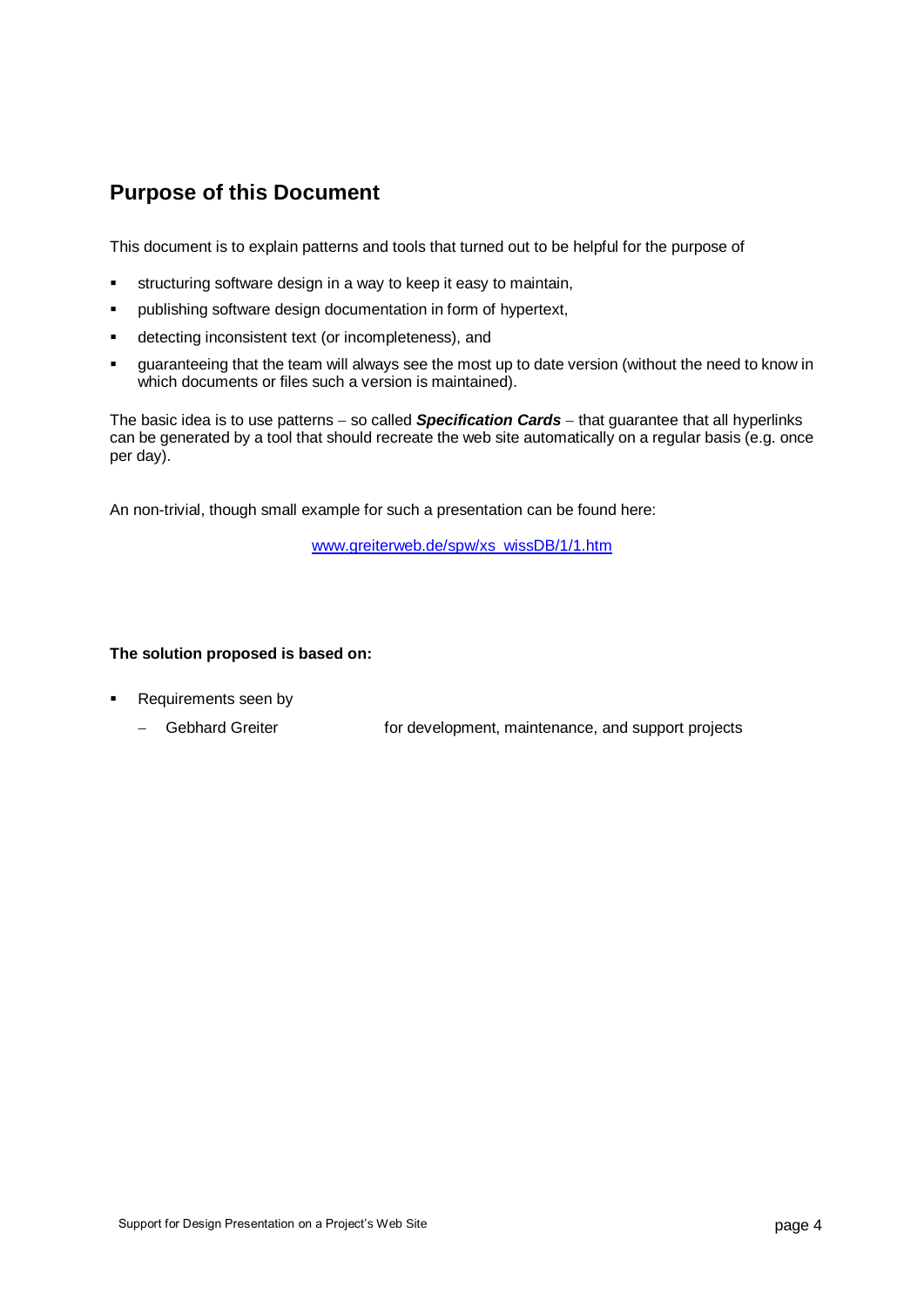# **Document Status**

Revision 1.0<br>Date Jun June 2011 Status Confidence Public

# Reviews so far

Review by ... The paper is updated according to the results of this review since ...

# Distribution List

- $\blacksquare$  … for …
- $\blacksquare$  … for …

# Document Content Approved by

- … for … ………………………………….
- … for … ………………………………….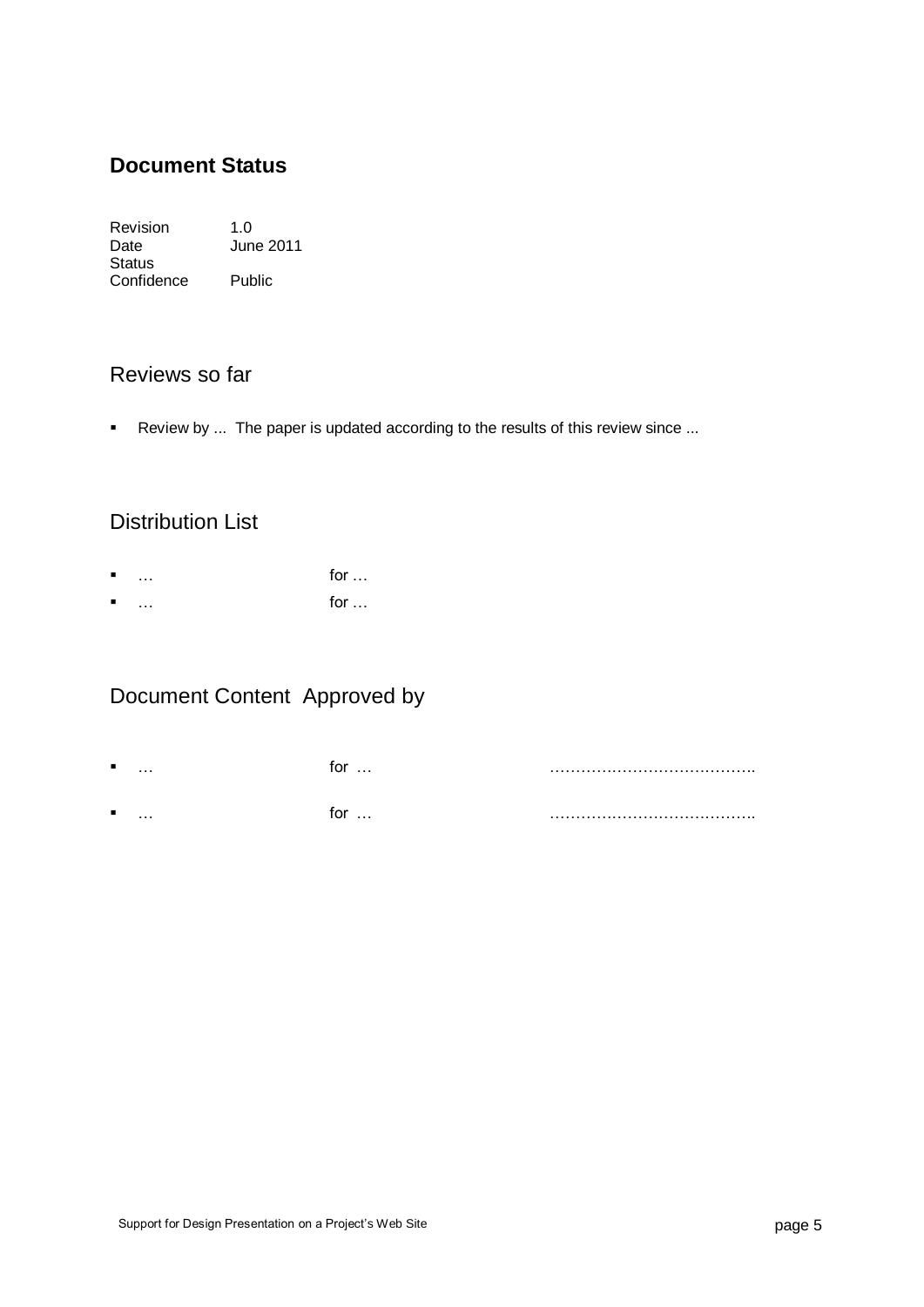# **Management Summary**

Each person working in a team needs to read results produced by other persons.

Many such results  $-$  e.g. requirements or design  $-$  are constantly changing. To find the latest agreed upon version, the version that is to be the basis for the programmer's current work, is not always easy.

Even more: Design is usually distributed across many documents. This implies that to search for a certain detail is often time-consuming. When not finding it, we can not even be sure whether it is hidden somewhere or needs still to be produced.

When reading code (e.g. in the role of a maintenance programmer) we should be able to find therein hyperlinks to the corresponding design.

What would help us is a web page on which all code and documentation a programmer needs to look up frequently in order to know about

- current requirements
- **•** current design
- and existing code

can be found presented in a form that will not require the reader to know file locations or to have an idea in which document exactly a certain detail he/she may be interested in could be found:

When seeing the name of a concept, the corresponding spec should be away only one mouse click.

To create such web pages seems to be rather tedious and unaffordable.

However: This paper here, together with Gebhard Greiter's tool C\_projweb, is proof of the fact that creating such a web site  $-$  and keeping it up to date nearly automatically  $-$  need not be costly at all.

All we need is

- MS Office 2000 (or higher),
- a convention how to form concept identifiers, and
- a convention to guarantee that each occurrence of a concept identifier can automatically be classified as a reference to a spec or as the headline of the spec itself.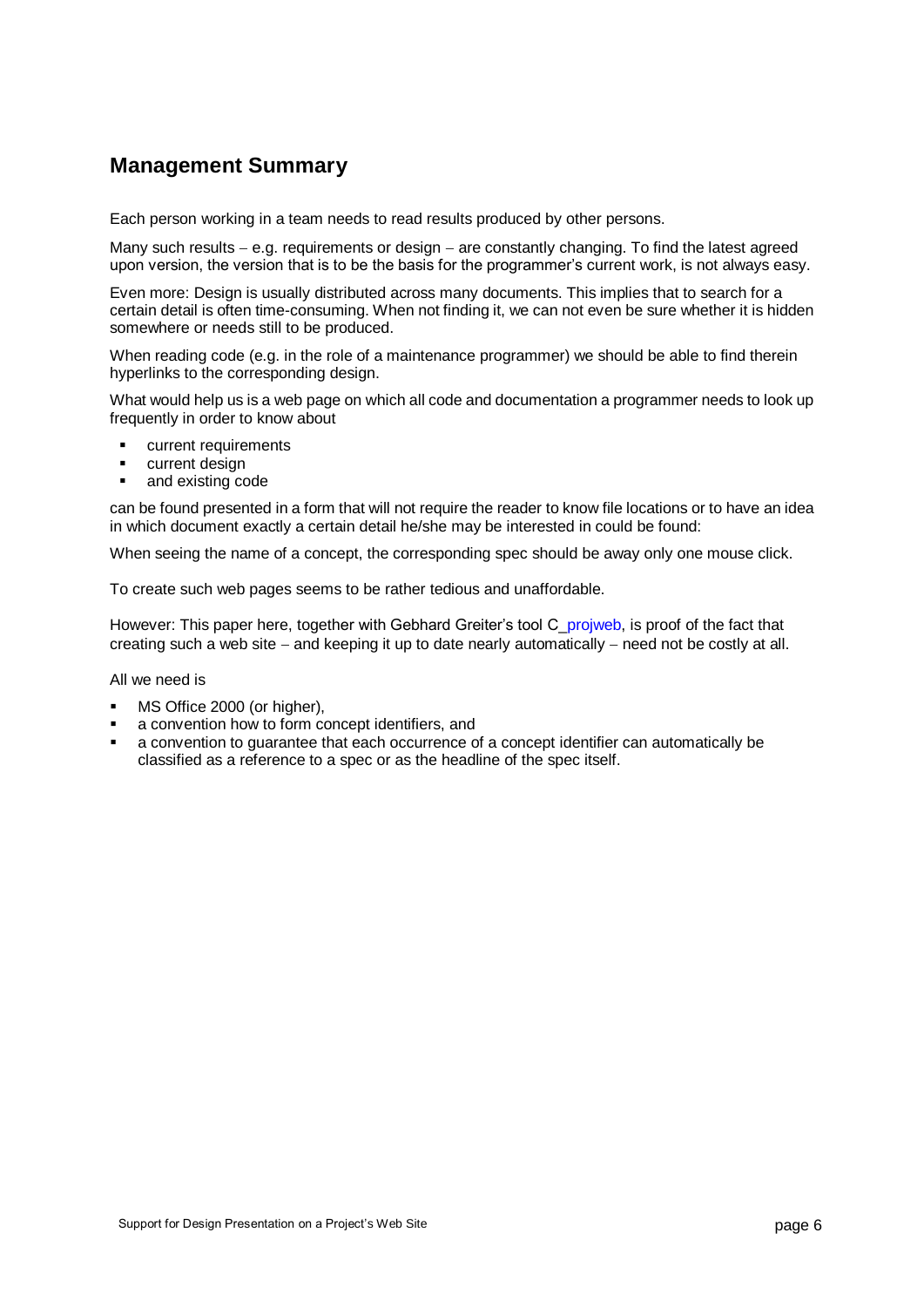# **Notation and Terminology**

The word **Concept** – when used in this document – always refers to a typed concept in the following sense:

Each concept specified in a software design paper is given a name starting with a prefix telling you the type of the concept. Prefix semantics for the concepts currently supported by C\_projweb are:

- C\_ = A software component
- S<sub>\_</sub> = A service offered by software component (and callable via at least an API)
- $m = A$  manual solution
- \$\_ = An installation parameter
- P\_ = Process (usually a business process or a technical process supporting a business process)
- $A = An$  actor (in the sense of a user role or a system's role)
- D = Some logical name of a document (a so-called Semi Title)
- $R = A$  requirement well distinguishable from other requirements
- $V = A$  logical data view on top of the physical data stored in some database. Such a view should be definable via SQL (so that standard reporting tools can be applied).
- B  $=$  A business object type (a B\_x is a V\_x such that all instances of type B\_x are owned by a unique Component. Ownership on the logical level – which is the right to define this data structure – may not be the same as ownership on the physical level.)

A *typed name* is an identifier following one of the prefixes defined in this list.

The prefix, denoting the type of Concept identified, may or may not be followed by a blank. The blank, if there, will tell the tool that this specific occurrence of the concept name should not become a hot spot.

Hyperlinks created by the tool C\_projweb always start

- at an occurrence of a typed name,
- or at a navigational element added by the tool itself in order to provide useful hot spots to the reader of the web page.

To use type concept prefixes is all the author of a design paper needs to do in order to allow the tool to create a presentation in which human readers can navigate to the spec via one mouse click only.

If, on the web page, a typed name is not a hotspot, the corresponding concept is not yet specified (which also is useful information). The tool will mark such occurrences by adding **[?]**. This will help the QMB to see how incomplete the current design may be.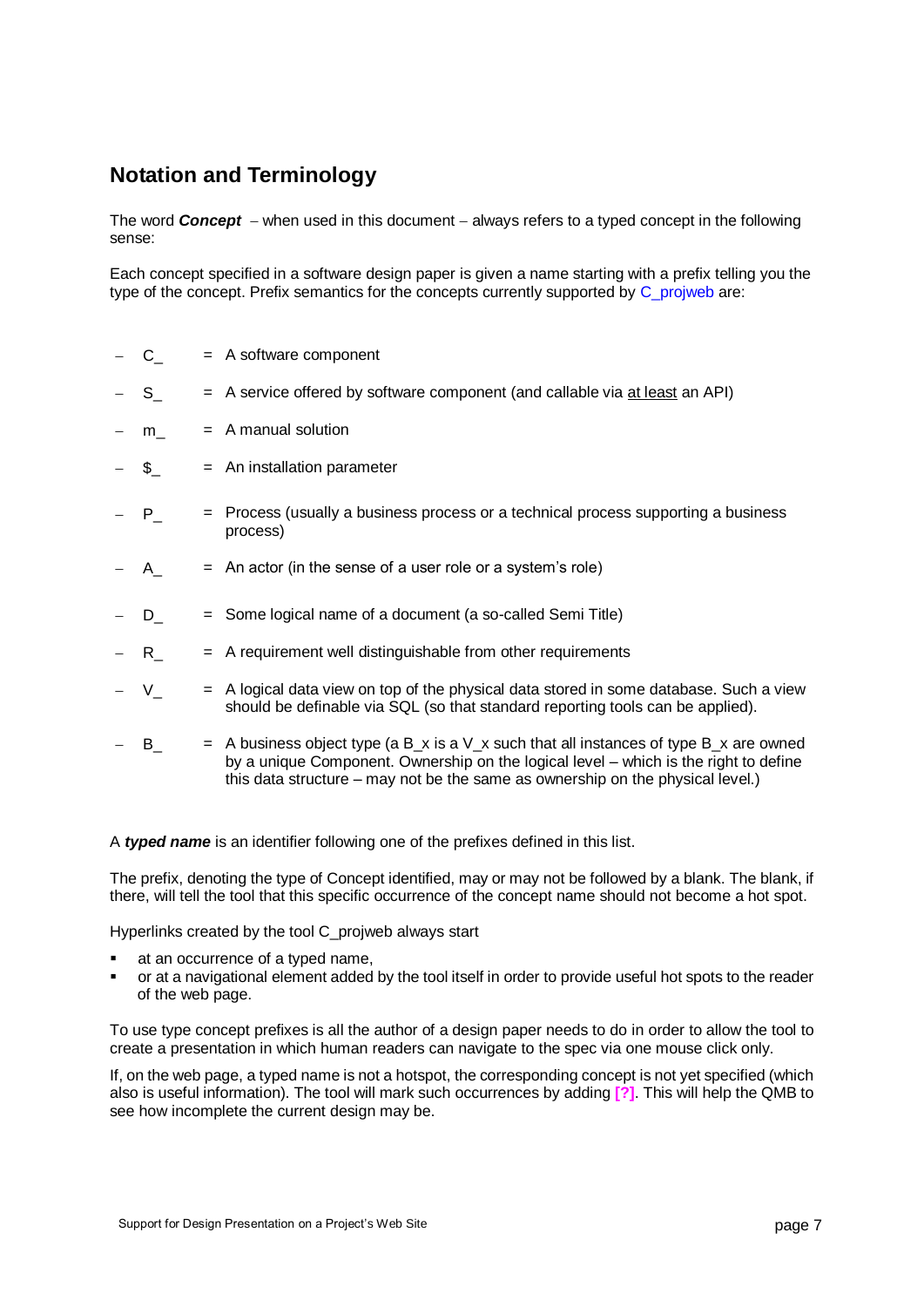# **Publishing Software Design to the Team Members**

Each person working in a team needs to read results produced by other persons.

Many such results  $-$  e.g. requirements or design  $-$  are constantly changing. To find the latest agreed upon version, the version that is to be the basis for the programmer's current work, is not always easy.

#### **The solution we propose is:**

Create a tool C\_projweb for publishing all these results in form of a heavily hyperlinked web page: As soon as such a tool exists, a demon can regenerate this web page on a regular basis, e.g. once per day (or whenever the page configuration file was updated).

Let us call this web page *the Project Web*. It is to support the following requirements:

#### **Portals to he Project Web need to be customizeable**

Solution: C\_projweb will need a configuration file. It has to say which documents we want to publish, and for which user roles specific portals should be generated (each of these specific portals being just a subset of the always existing default portal).

#### **All kinds of documents must be capable of being published**

Solution: In the configuration file we distinguish between enhanceable and unenhanceable documents. A document, or any piece of text, is called *enhanceable* if C\_projweb is capable of generating hotspots in a copy of this document or text section.

This precondition is fulfilled as soon as you created  $-$  via MS Office 2000 or later  $-$  a copy in HTML format.

#### **To keep the Project Web up to date must be extremely easy**

Solution: One person in the project  $-$  usually the project leader or the QMB  $-$  is to accept the responsibility to keep the configuration file up to date in order to guarantee that

- at any time all relevant documents are published, and
- each document published is published in the most relevant version.
- **Documents describing Software Components, Processes, or Actors should be enhanceable to a large degree.**

Solution: Templates for specifying concepts of type C\_, S\_, m\_, P\_, A\_, B\_, V\_ (see our section on Notation above) have to be provided.

The templates we use are called *Specification Cards*.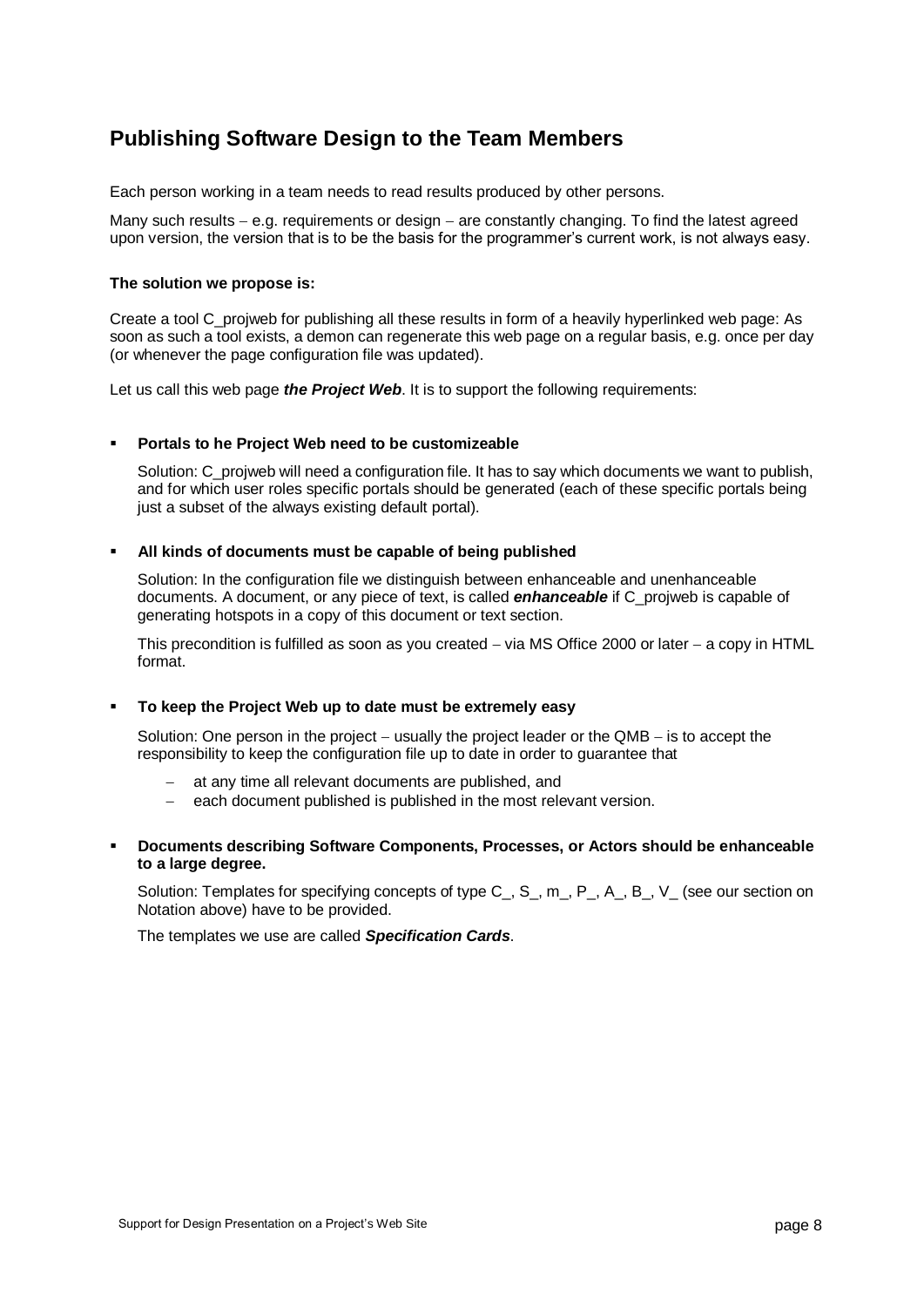# **Convention on Specification Card Format**

Clicking on a typed name is to bring the reader to the text specifying the corresponding Concept. In order to let the tool C\_projweb know how to find the specifying text, each Concept should be described on a so called Specification Card.

A Specification Card is a section with a header of a specific form.

In order to guarantee this form, we define templates. Using the templates will guarantee that the design papers you create are enhanceable. A more detailed rationale for our templates can be found on pages 17 and 18 of this document.

First however let us give the template specification (pages 9 to 15). Text shown in green is sample text, text shown in blue specifies how to use the template, text in black is part of the templates):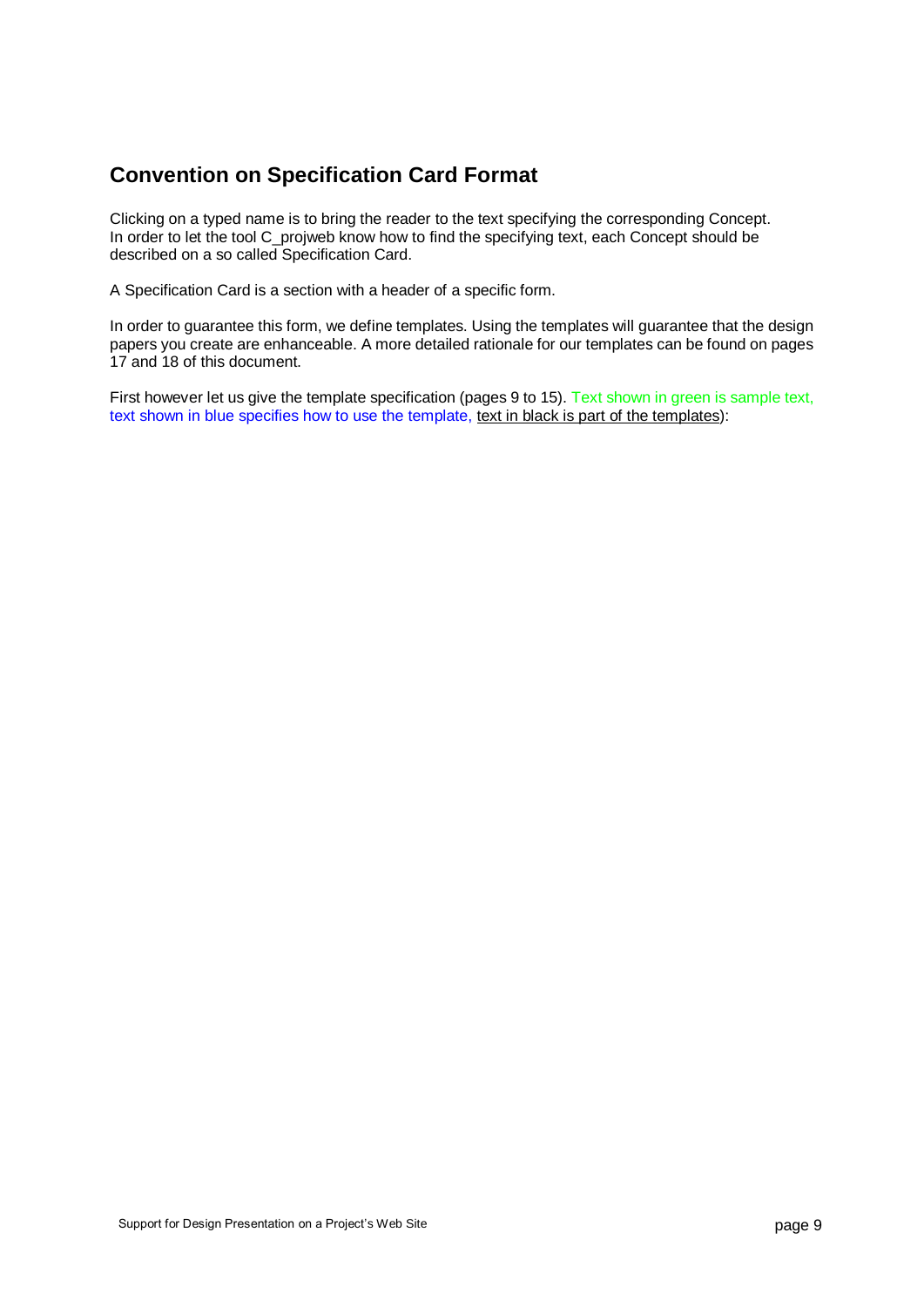# **C\_ Name\_of\_Component**

| Component:  | <b>C_Name_of_Component</b>                                                                          |  |
|-------------|-----------------------------------------------------------------------------------------------------|--|
|             | part of C_Name_of_another_component                                                                 |  |
| Abstract:   | This component offers services for                                                                  |  |
| Has to:     | Own and manage the following data:<br>$B_{}$<br><b>Implement</b> the following functions:<br>$S_{}$ |  |
| Because of: |                                                                                                     |  |

Following this table you may have more text of any length in any format (some kind of Annex to the Card, e.g. pictures).

The *Because of:* row in the table may be missing – if it is present, it should contain enhanceable references to sections of a requirements document or text that could be seen as a design rationale.

Typical examples for C\_ Specification Cards can be found here:

[www.greiterweb.de/spw/xs\\_wissDB/1.1.htm](http://greiterweb.de/spw/xs_wissDB/1.1.htm)

Just go there, click on Index and there on Components in the header navigation menu, then choose any entry.

For Components specifying data structures, the C\_.. Specification Card is to be followed by sections specifying requirements, data and/or services. They should have the following form: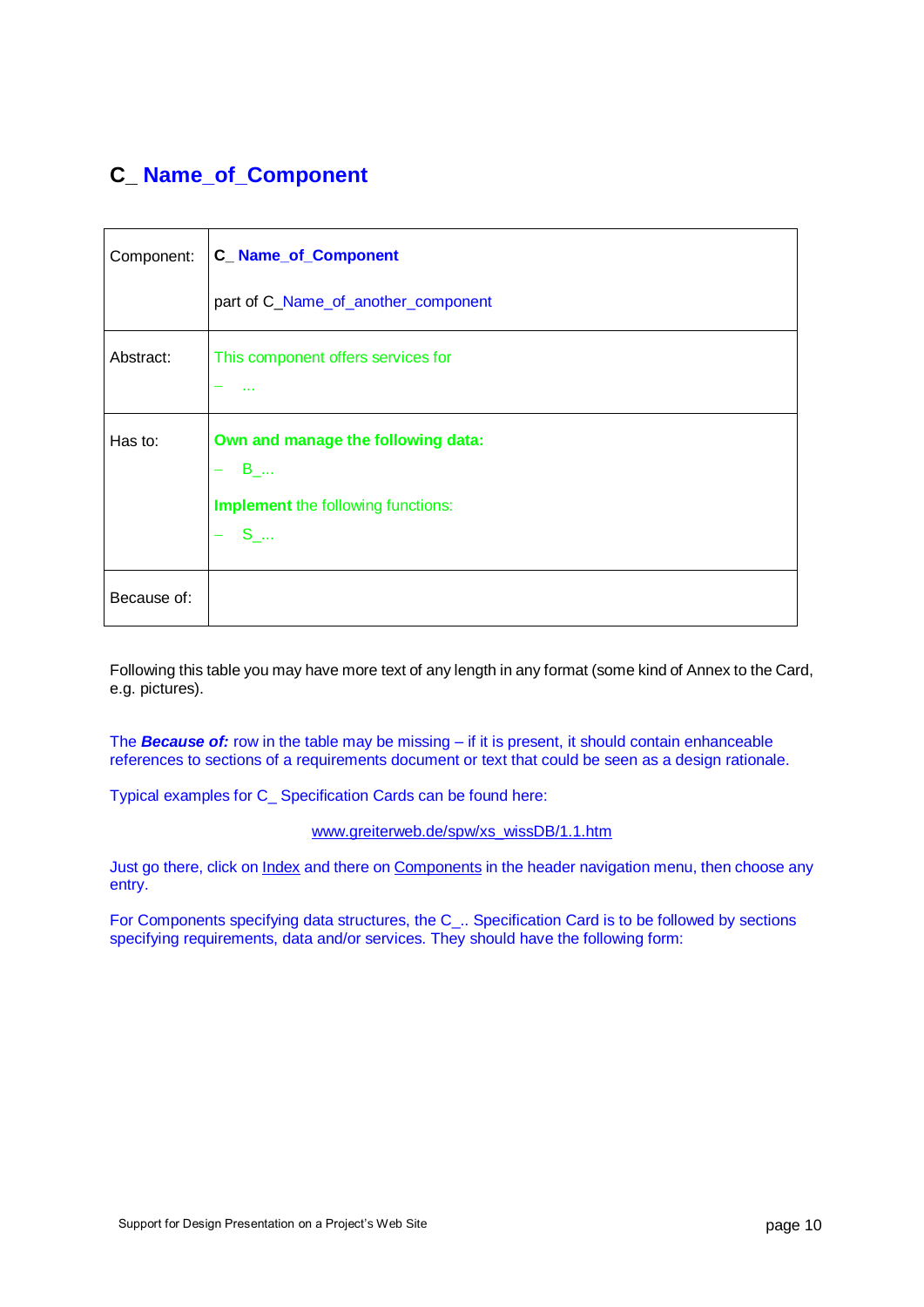# **Requirements** on C\_…

If empty, this section may be missing. Otherwise it contains a sequence of R<sub>\_.</sub>. Specifications Cards.

This section contains all business object specifications B\_.. owned by C\_..

Requirements V .. described here can be used to generate a Compliance Table.

# R\_ Name\_of\_Requirement (e.g. keywords)

supported by <a comma separated list if typed concept names> is the following requirement:

Please insert here in all detail this requirement.

### Additional Comments:

...

To use R\_.. Specification Cards following this template will have the advantage that C\_projweb will be able to generate an always up to date compliance list. On product delivery, the compliance list can be used to explain to the customer why we believe that all requirements on the product are actually implemented.

The compliance list generated will, in the Project Web's presentation, take the red part above (i.e. this part is not meant to come from the author of the R<sub>\_.</sub>. specification. It comes from Because: sections found in A\_, P\_, C\_, S\_ specification cards.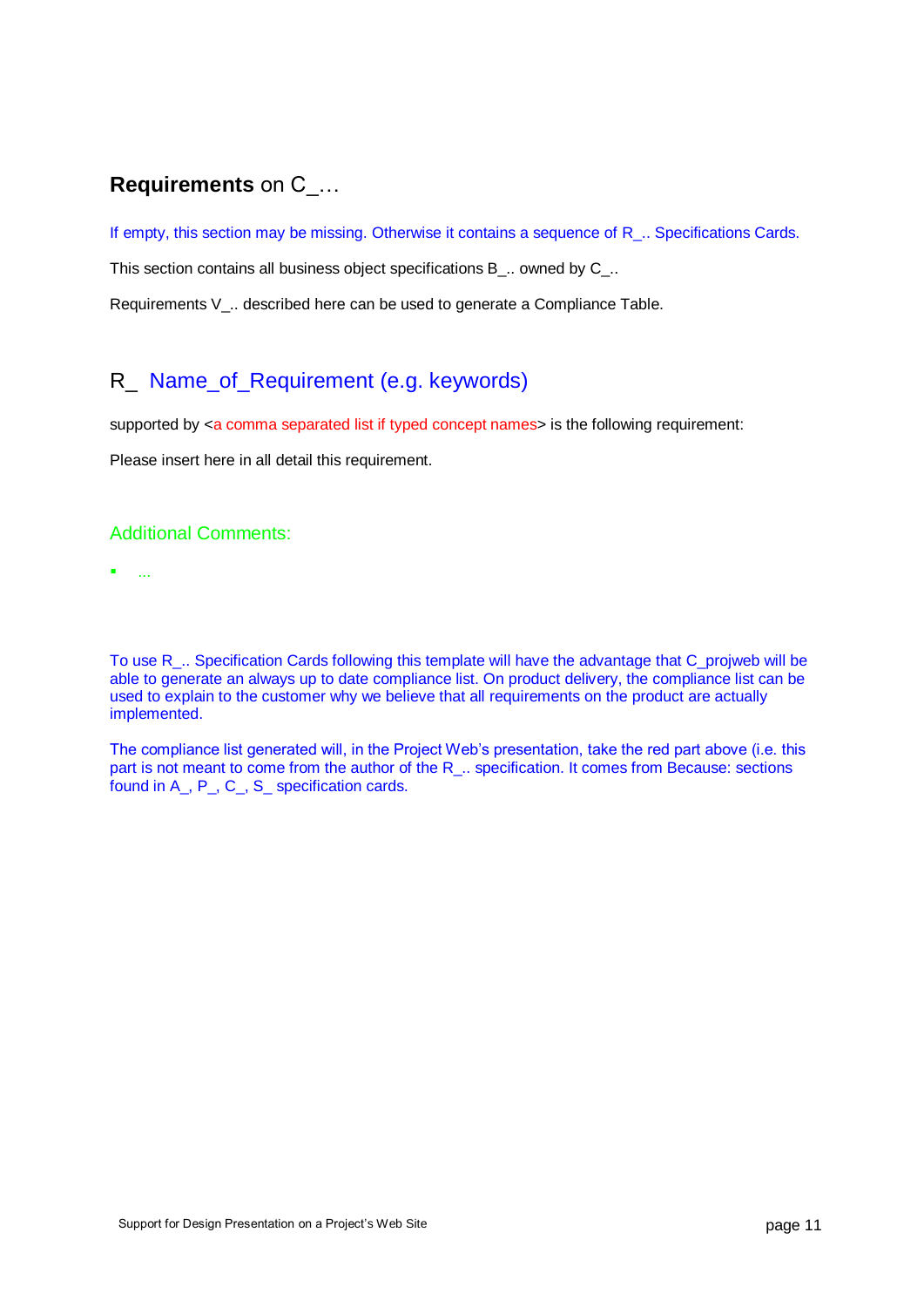# **Data Views** for C\_…

If empty, this section may be missing. Otherwise it contains a sequence of B\_.. Specifications Cards followed by a sequence of V .. Specification Cards.

This section contains all business object specifications B\_.. owned by C\_..

Data objects V\_.. described here are auxiliary data structures (often views). Each of them should, if possible, be given in form of an SQL SELECT statement based on only B\_.. data structures.

# B\_ Name\_of\_Data (schema or instance)

Owner of this data structure is C\_Name\_of\_component

Please insert here a description of the structure of the business object to be specified, usually a list of attributes as shown in this example:

- ShortName (primary key)
- Is NetworkOperator
- Is ServiceProvider
- ...

#### Attribute Value Specification:

- **ShortName** (up to 20 char) and **Name\_1** (up to 80 char) must not be empty.
- **Is NetworkOperator** is either empty or an ID of the form Dxxx (defined by RegTP)
- **...**

### Additional Comments:

...

### V\_ Name\_of\_Dataview

Owner of this data structure is C\_Name\_of\_component

Please insert here a description of the data in question (preferrably in form of an SQL SELECT statement mapping this view V .. to business objects types B ..)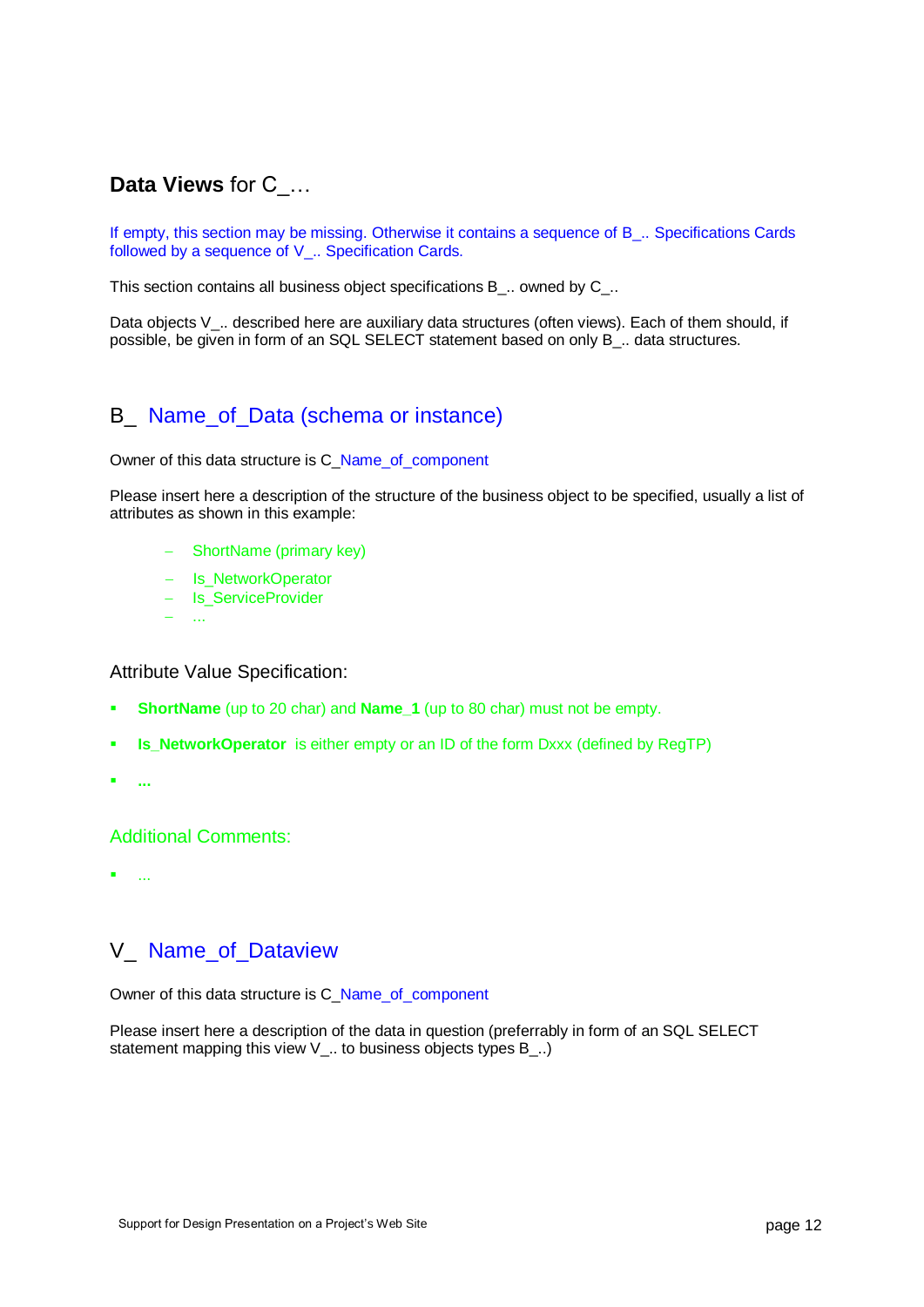If the Component is to implement Services, the section "Data Views for C\_..." is to be followed by a section containing S\_.. Specification Cards:

# **Services** offered by C\_…

Please insert here a piece of text specifying which form the implementation of the services in question will have to take. The following text, and also the next page, is an example borrowed from the BOSS project:

If not stipulated otherwise, all the services (= functions) specified in the following have to be available, to the end-user, via a graphical, web-based user interface, i.e. via a web browser such as MS Internet Explorer.

The browser is to map user requests to so-called Java Server Pages. These are dynamically generated Java Servlets that access the application programming interface of BOSS, i.e. the API for the here specified BOSS component.

A suitable command line interface (CLI) must allow the user to invoke each service S ... also from the NT command window or out of a batch file.

The implementation of all these interfaces has to comply with the rules specified in C\_BOSS\_API, C\_BOSS\_CLI, and C\_BOSS\_GUI, the most important rules being:

- Both, CLI and GUI, must map themselves onto the API (and must not implement any functionality that is not implemented by the code below the API).
- The API of each service S ... is a resource in the sense of C\_BOSS\_Access\_Control an can therefore only be invoked or activated by a user working in a well specified role.

Please insert here a sequence of services (= API specifications), i.e. a sequence of S... Specification Cards in the form shown on the following page.

The **Because of:** row in S<sub>\_</sub>.. Specification Cards may be missing – if it is present, it should contain enhanceable references to sections of a requirements document or a short design rationale.

An enhancable reference to a requirement has the form *R\_(short title)*.

The *Abstract:* row is to describe type and semantics of all parameters of the service in question. Do not forget to classify them as **In**, **Out**, or **InOut** parameters: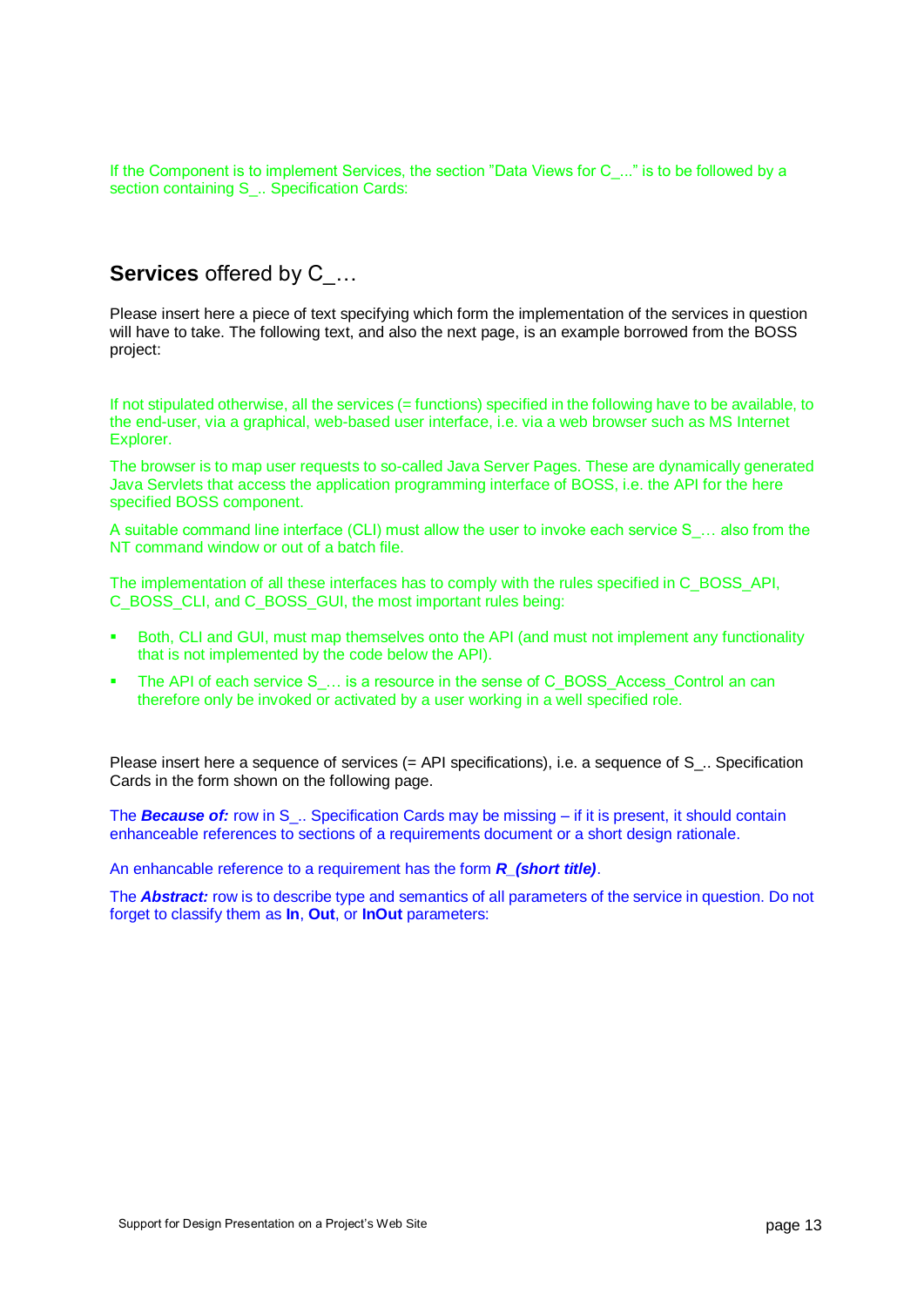# S\_ Name of Service

| Component:  | <b>S_Name_of_Service</b>                                                                                                                                                                              |
|-------------|-------------------------------------------------------------------------------------------------------------------------------------------------------------------------------------------------------|
|             | part of C_Name_of_component                                                                                                                                                                           |
| Abstract:   | This is the function to specify from when on number ranges owned by FMC should be<br>available for allocation to customers.                                                                           |
|             | Parameters:                                                                                                                                                                                           |
|             | In: NumberRange                                                                                                                                                                                       |
|             | A number 49x contained (as a set of number resources) in a union of number<br>resource ranges owned by Dxxx                                                                                           |
|             | In: Dxxx                                                                                                                                                                                              |
|             | A porting ID of a German carrier (seen as the ID of the network that is to terminate<br>traffic for the numbers in question).                                                                         |
|             | <b>In: ActivationDate</b>                                                                                                                                                                             |
| Has to:     | Ensure that the numbers in question have attribute values stating                                                                                                                                     |
|             | $Action\_Date = the given date$                                                                                                                                                                       |
|             | However: The requested update is to be rejected                                                                                                                                                       |
|             | If not all of the numbers prefixed by the given number are owned by the carrier<br>÷,<br>owning the given network Dxxx,                                                                               |
|             | or if they form a range containing more than 10.000 numbers of length 10 (no<br>number resource range bought from RegTP contains more than 10.000 numbers<br>if we see them as numbers of length 10). |
| Because of: |                                                                                                                                                                                                       |

Following this table you may have more text of any length in any format (some kind of Annex to the Card, e.g. pictures).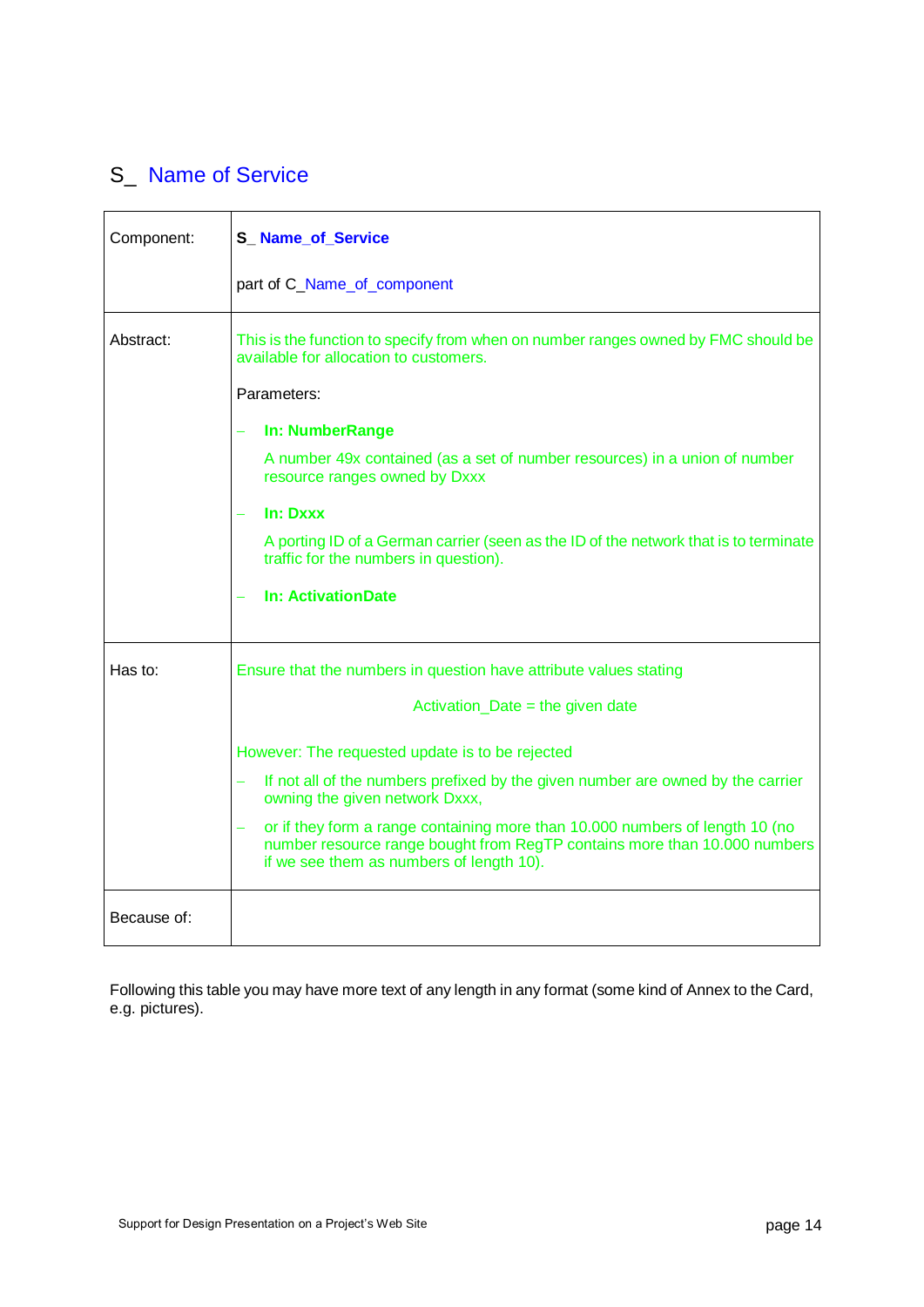#### **Business processes and Actors may be described in a separate document.**

In order to be enhanceable, the last part of such a document should take the form of two chapters bringing the reader to Actor (A\_..) respectively Process (P\_..) Specification Cards:

### **Actors** (= User Roles) to be supported

- **A\_Name\_of\_Actor**
- **A** Name of Actor
- $A$ ...

### **Processes** to be driven by the Actors

- **P\_Name\_of\_Process**
- P\_Name\_of\_Process
- $P_{\perp}$ ...

For each Actor or Process listed in these sections there has to be a corresponding A\_.. respectively P\_.. Specification Card. Hence:

These two sections have to be followed by a sequence of A\_.. cards followed by a sequence of P\_.. cards (actor and process specifications).

Here are the corresponding templates supported by C\_projweb: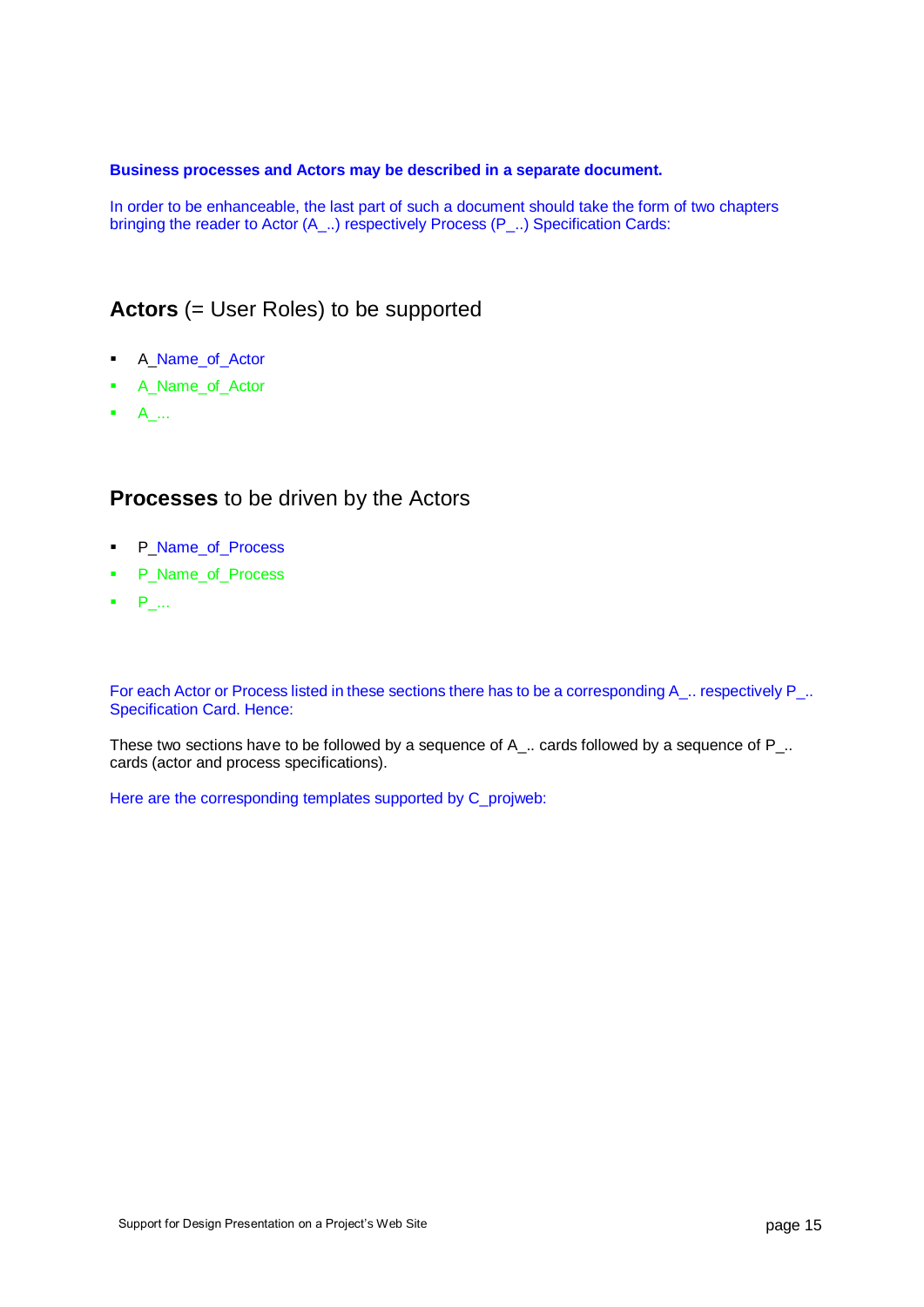# A\_ Name of Actor

| Actor:         | A_Name_of_Actor                                                                                                                                                                             |
|----------------|---------------------------------------------------------------------------------------------------------------------------------------------------------------------------------------------|
|                | Subclass of A_Name_of_some_other_Actor                                                                                                                                                      |
|                | By an Actor we understand a Role in which humans or systems may work.                                                                                                                       |
| Definition:    | Any person or system seeing BOSS as an application which can be used as a tool to<br>do business in a way more effective and more efficient than it would be possible<br>without such help. |
| Has to:        | Please insert here a more detailed description of what an Actor (usually a user) of this<br>type is to do.                                                                                  |
|                | This description should contain references to all processes P_ this kind of Actor is to<br>drive.                                                                                           |
| Has to access: | Actors in this role will need access to the following Services and/or Business Objects:                                                                                                     |
|                | S_Name_of_Service<br>ä,                                                                                                                                                                     |
|                | S_Name_of_another_Service<br>٠                                                                                                                                                              |
|                | Note: Because data should always be implemented as Abstract Data, only Services<br>and Actors (Roles) need to be seen as resources that are to be protected by access<br>permissions.       |
| May work in    | Special groups of end users are:                                                                                                                                                            |
| Role:          | A_Sales_Person<br>×                                                                                                                                                                         |
|                | A_Network_Planner<br>×                                                                                                                                                                      |
|                | A_Network_Operator<br>٠                                                                                                                                                                     |

Following this table you may have more text of any length in any format (some kind of Annex to the Card, e.g. pictures).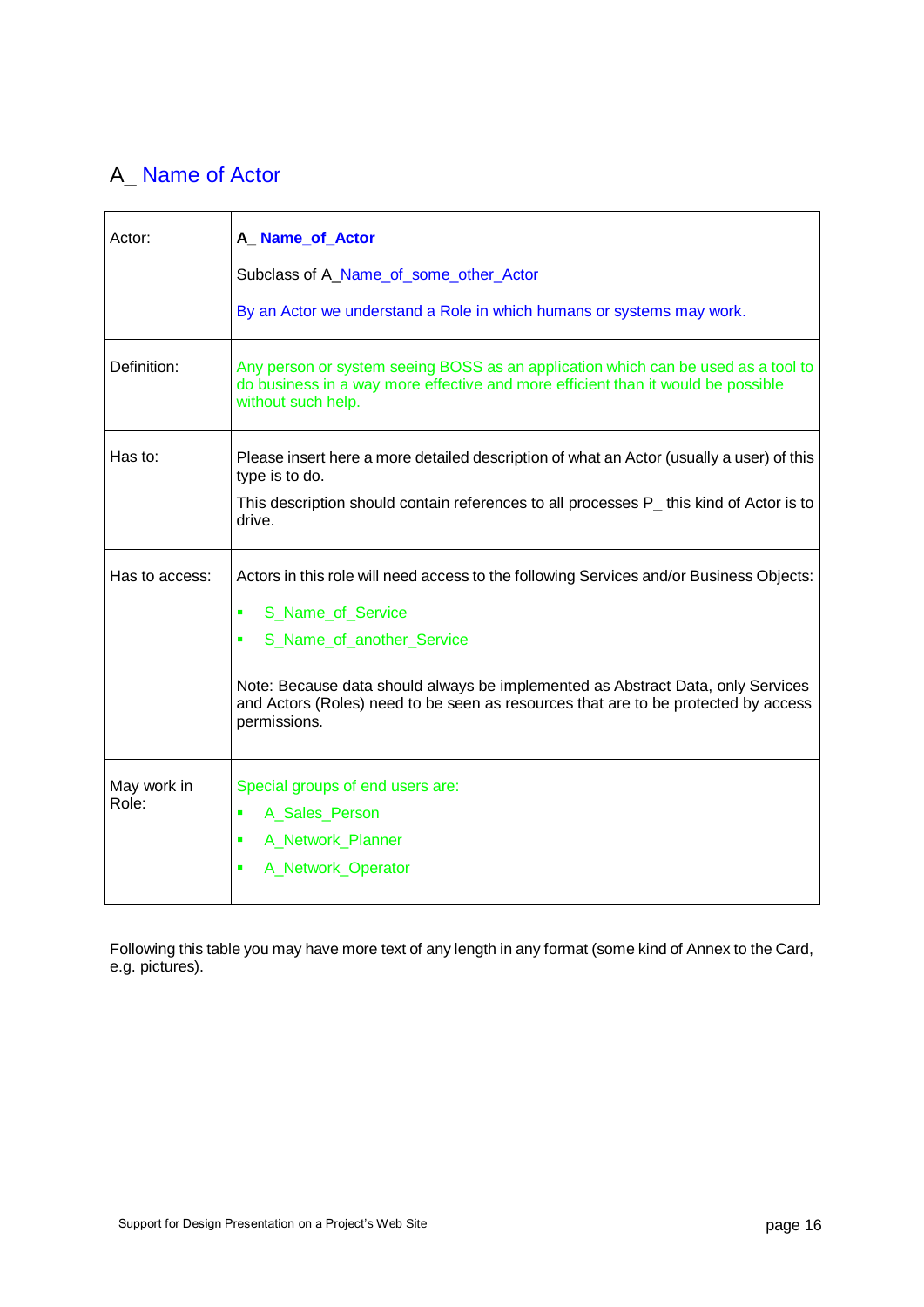# P<sub>\_</sub> Name of Process

| Process:    | <b>P_Name_of_Process</b><br>part of P_Name_of_another_process                                                                                                                                                                                                                                                                      |
|-------------|------------------------------------------------------------------------------------------------------------------------------------------------------------------------------------------------------------------------------------------------------------------------------------------------------------------------------------|
| Abstract:   | Here a short characterization of this process.                                                                                                                                                                                                                                                                                     |
| Has to:     | Her a description of pre- and post conditions (especially of results the process is to<br>produce).<br>As far as results are data, such objects have to be specified in $B_$ . or $V_$ . Cards.<br>There names must occur in this Card here.<br>If the process has subprocesses, their name also must occur in this description so |
|             | that only one mouse click is enough to retrieve the Specification Card of any such<br>subprocess.                                                                                                                                                                                                                                  |
| Because of: |                                                                                                                                                                                                                                                                                                                                    |

Following this table you may have more text of any length in any format (some kind of Annex to the Card, e.g. pictures).

The *Because of:* row in the table may be missing – if it is present, it should contain enhanceable references to sections of a requirements document or a short design rationale.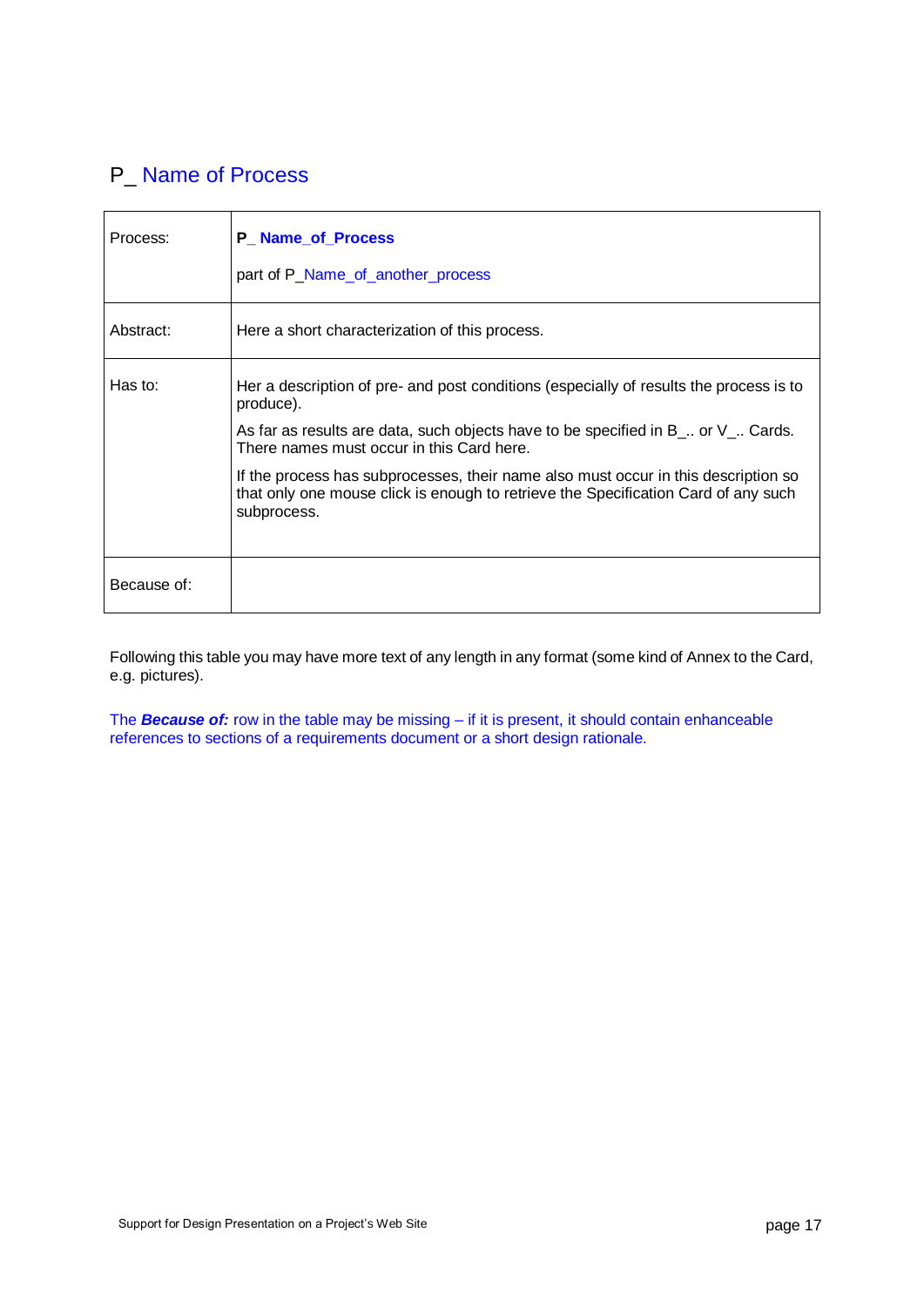# **Why these Templates are helpful**

Templates as above for specifying Components, Business Objects, Data Views, Services, Actors, and Processes are helpful because they guarantee that design papers become easy to read and easy to maintain:

- Each Specification Card can be read and understood in isolation.
- Specification Cards may be read in any order.
- Making the specifications they contain more detailed is quite easy (much more easy as when using design documents in any traditional form):

Usually, when you design software, you create a document containing high level design. Later on other documents containing low level design are created. Because high level and low level design come in form of different documents, they may contradict each other. Design delivered in form of a set of Specification Cards is much less redundant (and much of the redundany left can be controlled by a tool such as C\_projweb).

Each Specification Cards is only a short piece of text (usually not more than one page long). But it can grow by adding details and annexes.

One reason why most Specification Cards do never grow beyound one or two pages in length is that all the text needed to understand them is either in the card, or is reachable via hyperlinks (each typed name is the source of such a link, and the specification of the corresponding concept is only one mouse click away).

To *sort out and archive reusable parts* of system design is now easy: Simply because each Card can be read and understood (to a very high degree) without any specific context, or can be fully understood in the context of of a sequence of easy to find and easy to extract additional Cards, all on separate pages.

In Softlab, the technique of Specification Cards is used by Gebhard Greiter since 1998. It generalizes the well known concept of CRC Cards and was found to be much more helpful than any other form of design documentation.

This document itself is a good example for how flexible the technique can be applied: Created in only three days, it is explaining and motivating the design of a Component C\_projweb given on page 19 to 21 in the form of Specification Cards.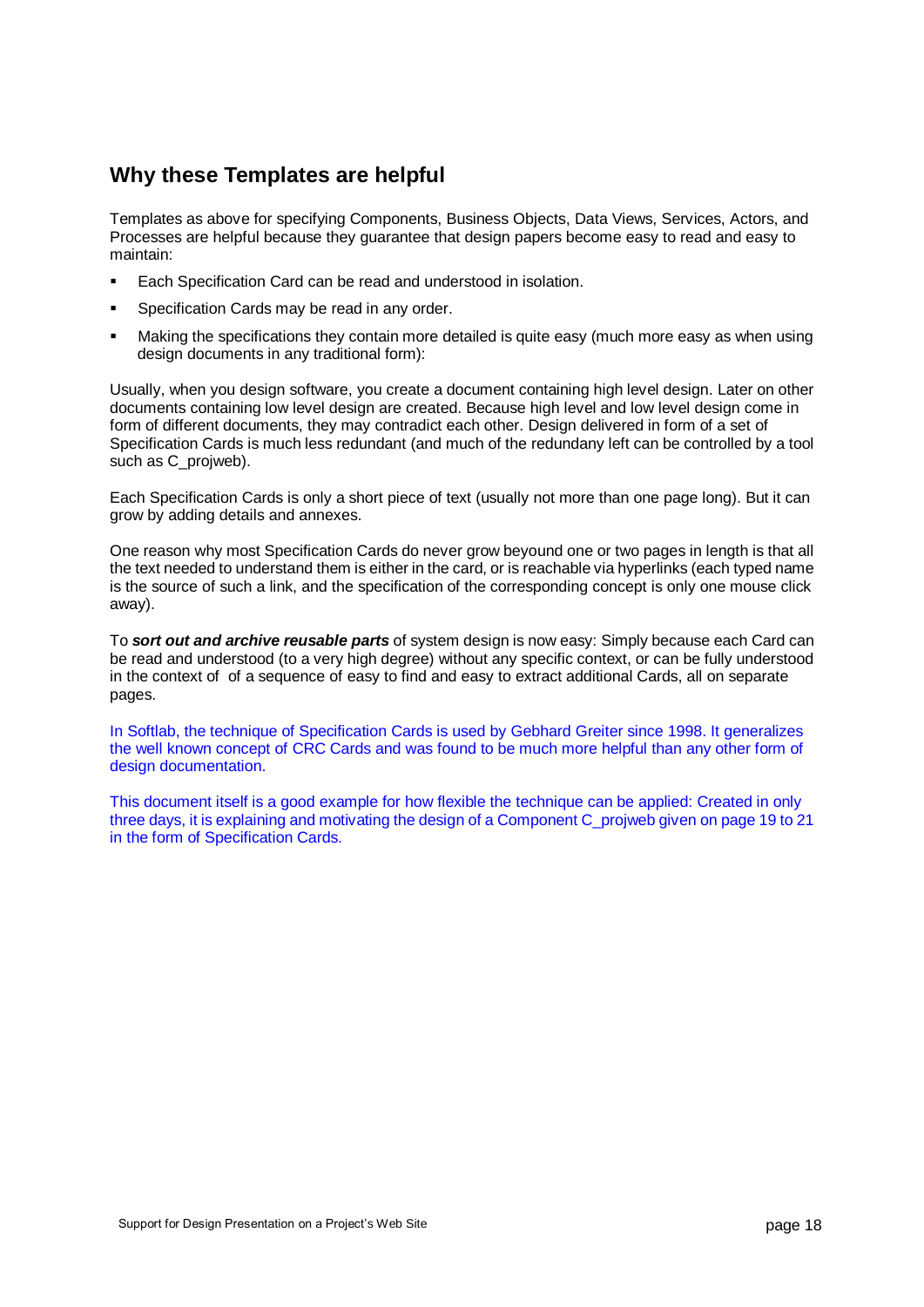### **Why the first part of these Templates is necessary**

Creating hyperlinks manually would be tedious, costly, boring, and error-prone. So we need to create them automatically  $-$  our tool C\_projweb can do it.

The tool is capable of creating them because our templates guarantee that:

- Begin and end of each Specification Card are clearly marked.
- The text phrase defining a concept name can be identified automatically, and
- all names that should become hot spots are typed.

For the tool to work it would be enough if the text tables in the templates above would contain only their first row (this is possible because all further description could go in the text that may follow the table). However, we do NOT recommend such a solution because it would give up the slot raster making our Specification Cards so easy to read and so extremely easy to create – the raster will not let us forget to add any a certain minimum of information.

For example: The S\_ template says that we have to describe

- all parameters for the function
- the effect of a call of the corresponding API
- and also how the effect depends on the values given for **in** or **inout** parameters.

But why, you may ask, is the first row in the template table necessary?

This question may be provoked by the fact that the pattern for B\_ and V\_ cards (i.e. the two data description patterns) do not contain such a row.

Our answer is: The first row, i.e. the row containing the *part of* or *subclass of* clause is needed where you specify a concept that may have a hierarchical structure (this is actually quite frequent: Components may have subcomponents, processes may have subprocesses, services are contained in components, and actors may have specializations).

The *part of* and the *subclass of* clause enables C\_projweb to see this tree-like structure so that it can add  $-$  in the web presentation of all this design  $-$  local tables of content: a set of hotspots the reader will usually find helpful.

Such a table of content is not restricted to one document only. Using a Project Web, documents only act as containers in which design is delivered. Human readers often do not care in which document exactly a spec they are interested in is actually maintained: Hyperlinks help them to find the spec and see the context in which it is to make sense. This is one of the main advantages of a Project Web created by C\_projweb.

Coming back to the templates we see that, if need arises, they can easily be tailored to specific needs of your project: Without the need to change the tool projweb, you may redefine the templates as long as you keep

- the first two lines of our B\_ and V\_ templates
- as well as the first row of our C . S . A . and P templates.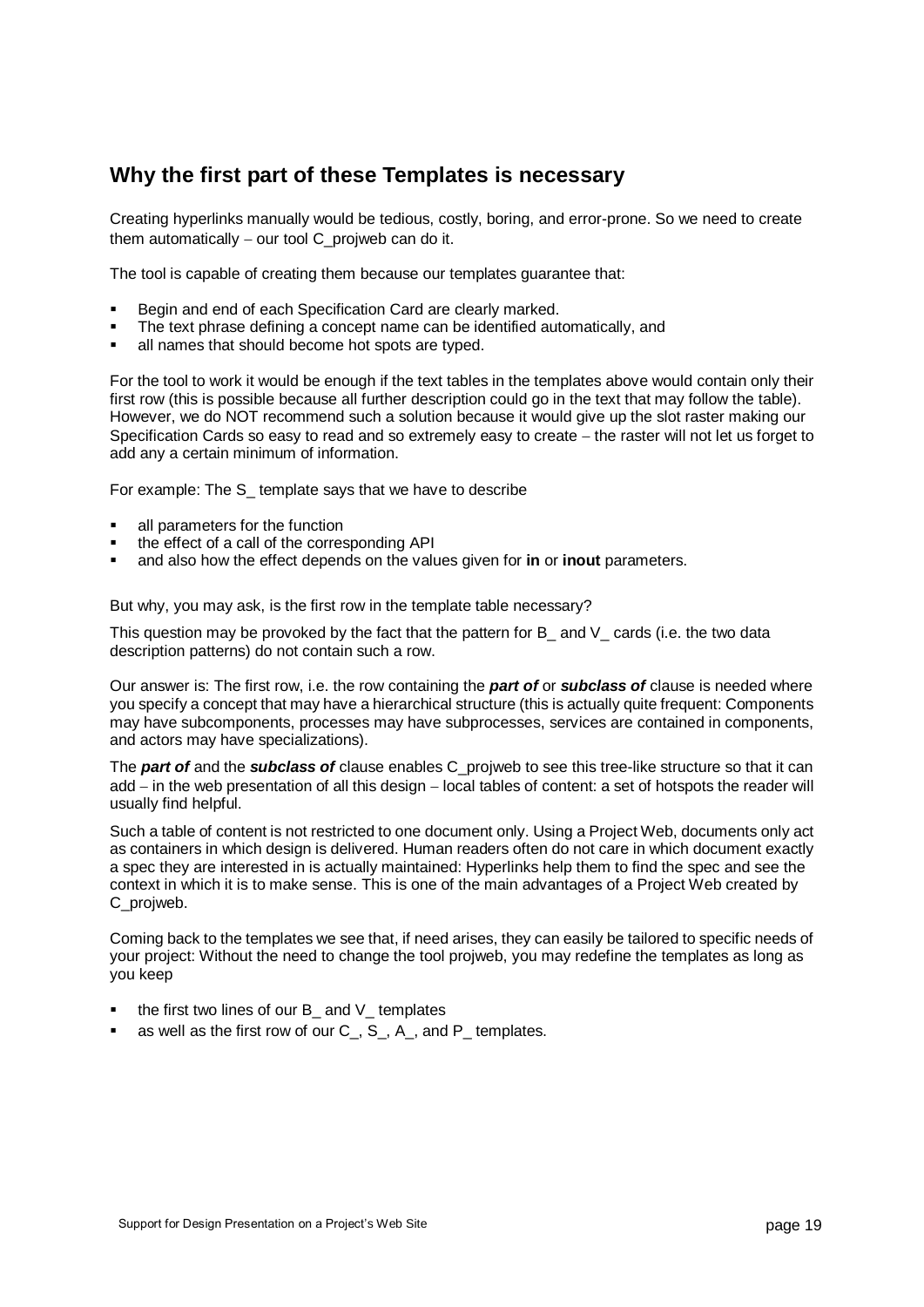# **Content Index based on Semi Titles (and how to Print)**

The structure of a Project Web is, first of all, content-oriented (so that, when we try to find information, we do not need to know in which physical document, or in which file, it is maintained).

On the other hand, if we want to print any document, we need access to a printable version.

Furthermore, content has to be indexed in a suitable way.

In order to solve these problems, the Project Web should be given an always present header menu containing links to various indexes. One of these is Topics.

The Topics index is a set of so called Semi Titles: A *semi title* is a short phrase characterizing an important aspect of a document's content.

Each document must have at least one, but may have more than only one semi title. One of these might be identical to or might be an abbreviation of the documents actual title. Semi titles are to be defined in the Project Web's configuration file.

Text in documents that are meant to be enhanceable should refer to documents only via semi titles. Each such reference is to take the form *D\_(a semi title)*.

The document you are currently reading, e.g. may have the following semi titles:

- How to Create a Project Web
- Use Specification Cards to create Software Design
- Specification Card Patterns

As soon as they are listed in the web site configuration file, the tool creating the web site will enhance to hotspots document occurrences such as

- $-D$  (How to Create a Project Web)
- D<sub>-</sub>( Use Specification Cards to create software Design )
- D (Specification Card Patterns )

Clicking on any of them in the Project Web will open a printable version of this document. Whether you use capital letters or not, or additional blanks between the brackets, should not matter. To implement some more robustness against typos would be possible.

One more advantage of semi titles is that they can be used where otherwise you would have to insert more complicated, or much more cryptical references.

Even more: Using *D\_(a semi title)* references has the advantage that you do not need to update them when documents are split or merged, or when content is moved from one document to another one. In such a case it would be enough to update the Project Web's configuration file.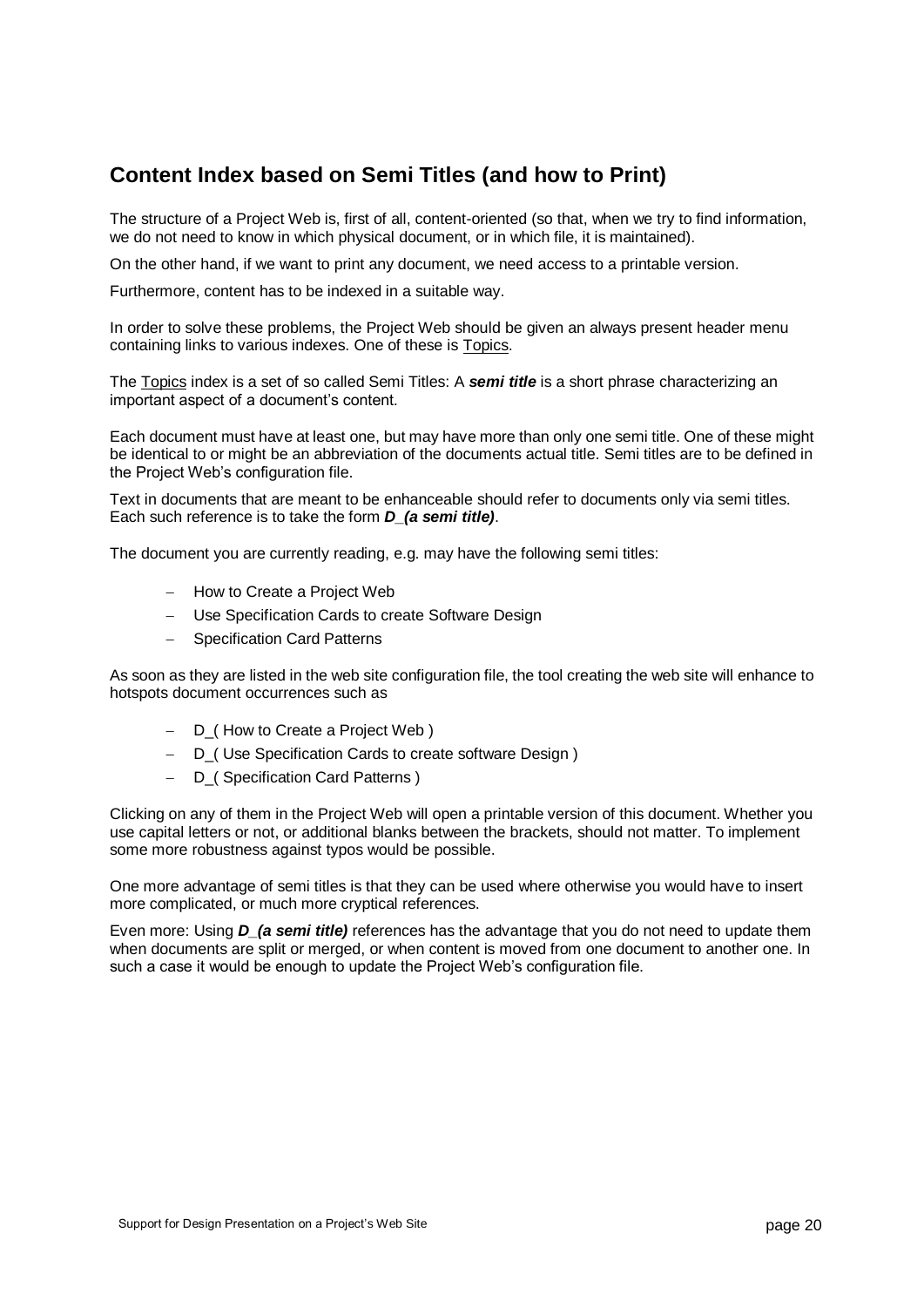# **ProjWeb.exe - a Tool for generating Project Webs**

| Component:  | C_projweb                                                                                                                                                                                                             |
|-------------|-----------------------------------------------------------------------------------------------------------------------------------------------------------------------------------------------------------------------|
|             | part of C_Productivity_Tools                                                                                                                                                                                          |
| Abstract:   | This is Gebhard Greiter's tool for creating Project Webs to support the publishing of<br>project results (especially software design and Java code) to the members of a<br>development, maintenance, or support team. |
|             | The concrete specification card templates supported are specified in D_(Use<br>Specification Cards to create Software Design).                                                                                        |
| Has to:     | <b>Own</b> (i.e. specify the format of) the following data:                                                                                                                                                           |
|             | B_Project_Web_Configuration                                                                                                                                                                                           |
|             | <b>Implement</b> the following functions:                                                                                                                                                                             |
|             | S_Create_Project_Web                                                                                                                                                                                                  |
| Because of: | Existing design and code should be as easy to browse as possible (and without the<br>need to know in which file exactly text is maintained.                                                                           |

# **Data Views** for C\_projweb

In order to specify the content to be published in a Project Web (and to be re-published again and again in updated versions), we need a web configuration file. C\_projweb requires that it has the format B\_Project\_Web\_Configuration: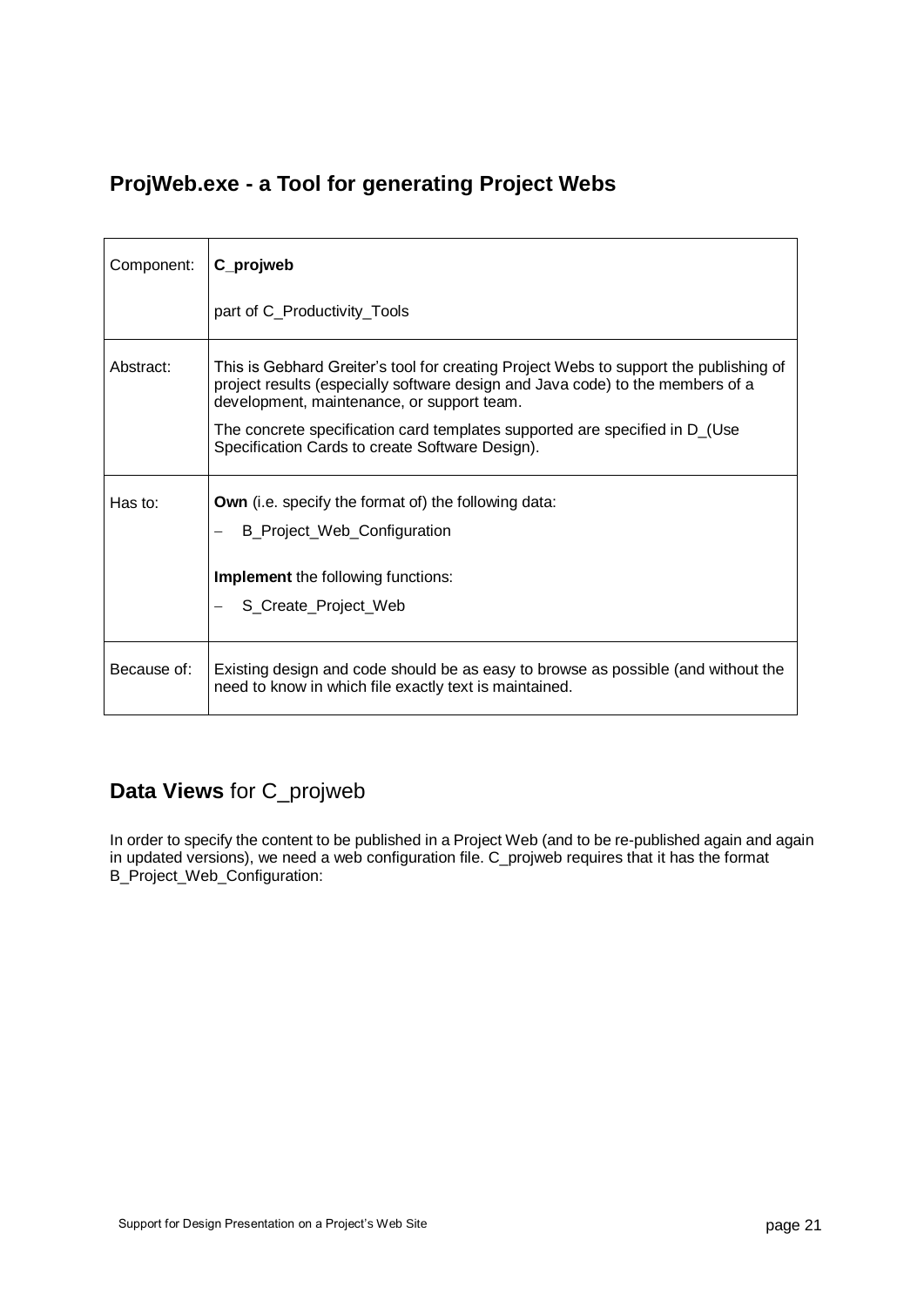### B\_ Project\_Web\_Configuration

Owner of this data structure is C\_projweb.

Project Web configuration objects are text files formed as shown in the following example:

#### **The <ProjectID> Web Configuration File**

C projweb (= projweb.exe) is to understand commands  $-?, -e, -n, -j$ .

 Each flag is to start in the first column of a line following an empty line. Text following an empty line and not starting with '-' in the first column is seen as comment and will be ignored.

#### **Abbreviation for folder locations:**

 **---------------------------------**

 The Change Log for the content of the Project Web will be generated in form of a tree *1/docProfiles* (i.e. it will be placed into the first folder given):

#### **-? 1=k:/sampleDocuments**

 **Enhanceable (-e) and other (-n) documents to be published: ---------------------------------------------------------**

 Enhanceable document files are assumed to be *\*.htm* files created via MS Office 2000 or later (earlier MS Word versions do not generate good enough HTML code). The HTML version of each such file is assumed to be found in subfolder *publish* beneath its *\*.rtf* or *\*.doc* version.

For each –e or –n document at least one Semi Title has to be given:

#### **-e 1/WebSiteGenerator.rtf How to create a Project Web Site Use Specification Cards to create Software Design Specification Card Patterns**

**-n 1/NotEnhanceable.doc A file assumed not to be enhanceable (any type of file)**

 **Also publish all \*.java files found in or under the following folders: ---------------------------------------------------------------------**

 Java code will be parsed for occurrences of typed names. They will become Hotspots linking code to design documentation (the effort to find and open such documentation is then reduced to only one mouse click).

#### **-j 1/src**

### **Services** offered by C\_projweb

There is only one such service: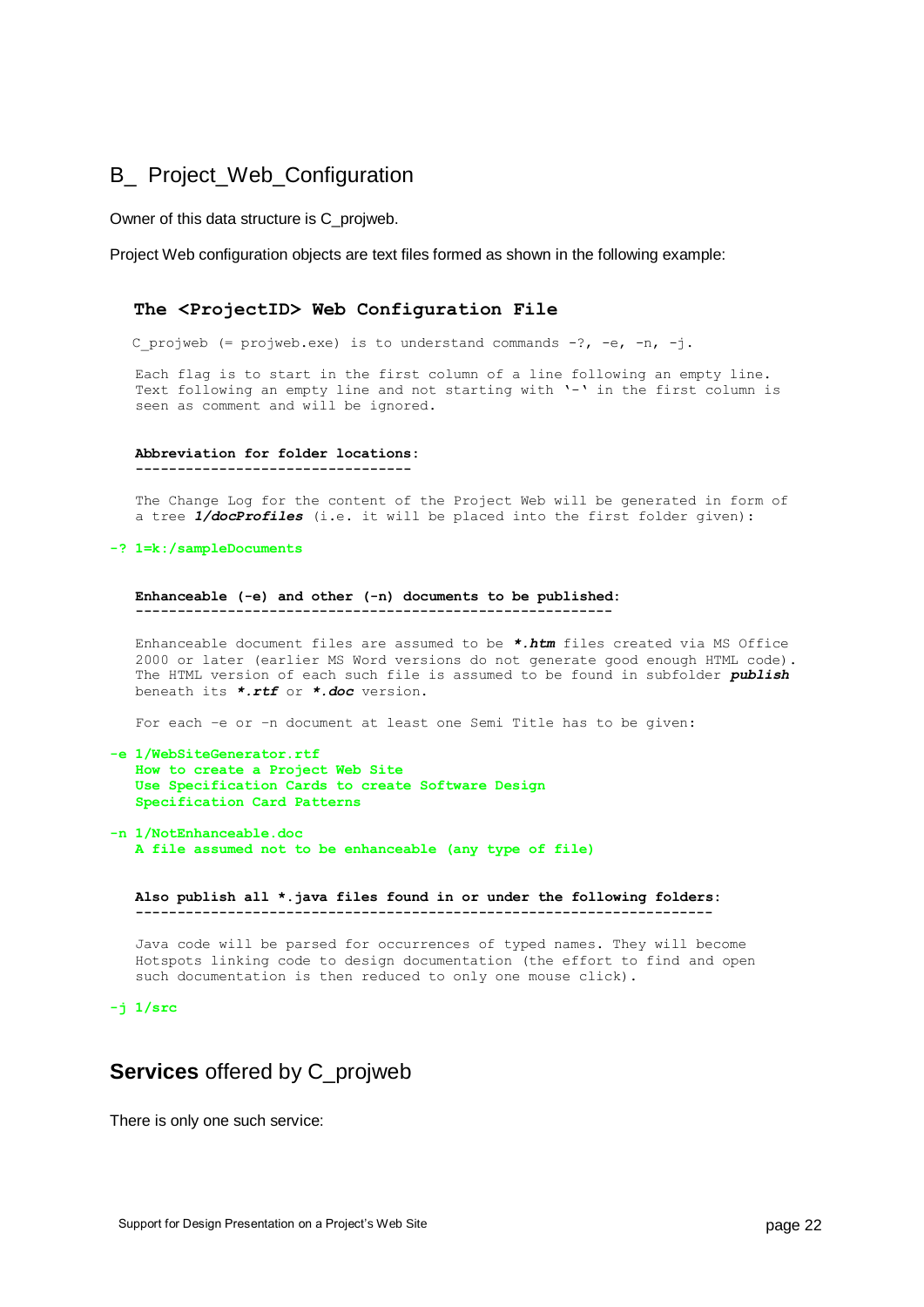# S\_ Create Project Web

| Component: | S_Create_Project_Web                                                                                                                 |
|------------|--------------------------------------------------------------------------------------------------------------------------------------|
|            | part of C_projweb                                                                                                                    |
| Abstract:  | This service is provided in form of an executable <b>projweb.exe</b> capable of running on<br>MS Windows NT or later.<br>Parameters: |
|            | In: Configuration<br>$\overline{\phantom{0}}$                                                                                        |
|            | A value of type B_Project_Web_Configuration.                                                                                         |
|            | <b>Out: ourWeb</b>                                                                                                                   |
|            | A folder created (or recreated) in the current directory, i.e. in the folder from which<br>you call the executable.                  |
|            | <b>Out: trace to stdout</b>                                                                                                          |
|            | so that you have an idea where to start when the tools does not work as<br>expected.                                                 |
| Has to:    | Given a B_Project_Web_Configuration, this tool has to create the corresponding<br>Project Web (= ourWeb).                            |
|            | Sections to be added automatically to ourWeb are:                                                                                    |
|            | A Change Log for documents and document sections, and<br>٠                                                                           |
|            | An updated version of a Compliance List for the complete product shown<br>٠<br>distributed to the R_ specification cards.            |
|            | Activating <b>projweb.exe</b> without parameters will show online help.                                                              |

#### **Currently a Prototype Implementation exists:**

Gebhard Greiter's prototype implementation is fully functional. However, because it was created first of all to be a prove of concept, it has certain minor restrictions. These are:

 There is a unique portal page (called ALL): the page where you always can see in which project you are and where you can see what type of content is actually published.

This page is mandatory and is identical to the first document listed in the Project Web Configuration file (so that you will be able to customize it).

In a large project however, this page is not the most convenient one to navigate into the Project Web because it cannot be customized to the role in which you work. As soon as a large set of documents is published, the user will need more selective portal pages.

One solution to this problem could be to create a portal page showing only user roles (or tasks mapped to persons already). Clicking on such a role or task could then produce a page that is more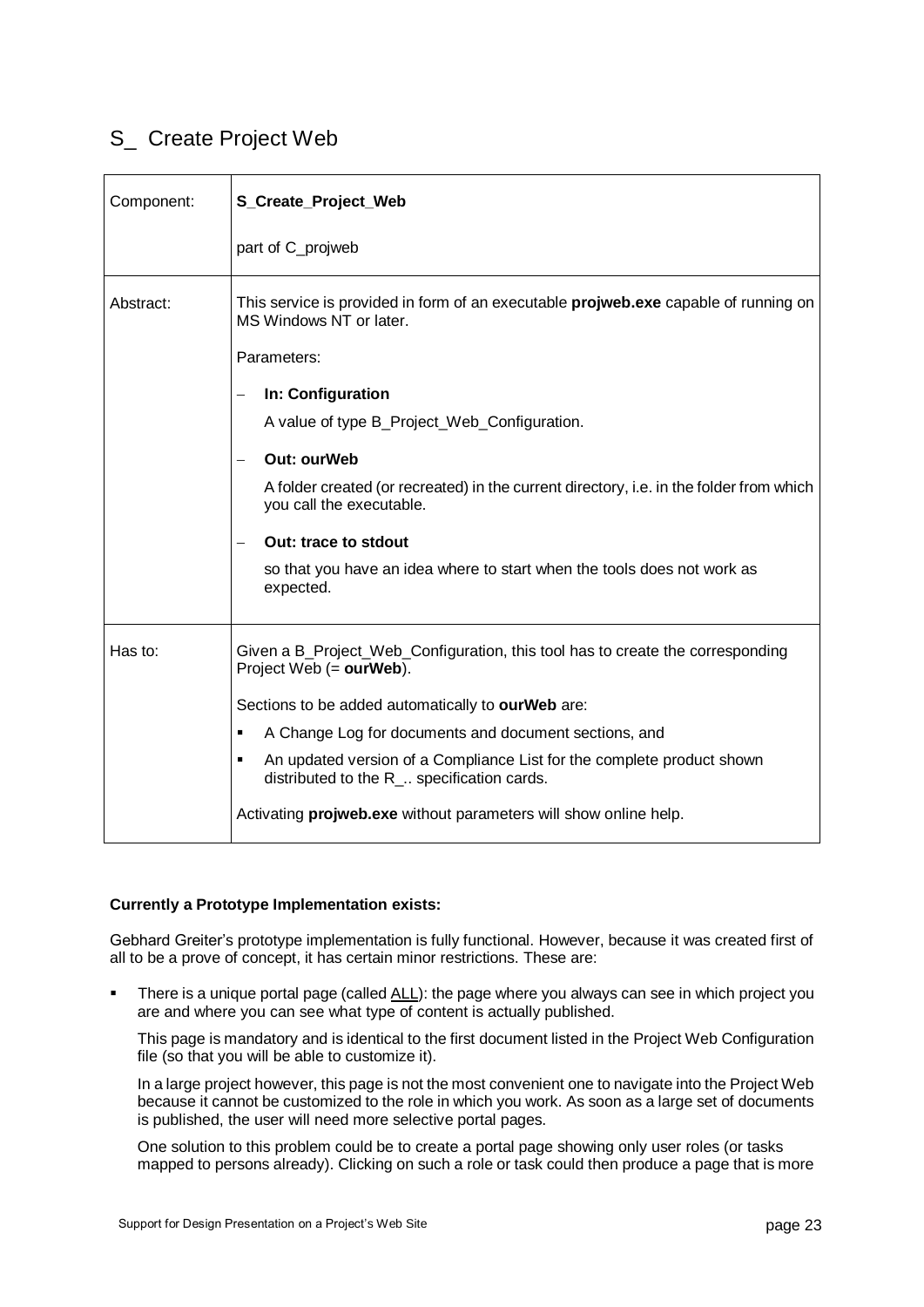dedicated than the page showing all documents published. It should contain a news ticker tailored to this role or task: When, e.g. a document was replaced by a more up to date version, the user should be alerted here.

However: As long as we have only the ALL portal page, the user can use the header menu to reach index pages. There is one index page for each of the following set of objects:

- **Topics**
- Actors
- Processes
- Business Objects
- Data Views
- Components
- Services
- Here the Topics index is the alphabetically ordered set of all semi titles defined for documents published in the Project Web. This set can be seen as summarizing the web's content. The Topics index will be especially useful if you create semi titles in the form

#### <**concept A**> **...** <**concept B**>

such as

- **Requirements on ...**
- **Support for ...**
- **Test Design for ...**
- **Test Data for ...**
- **How to ...**

This form is useful because such titles tend to be short, and will show up in the Topics index also in the form

#### <**concept B**>, <**concept A**> **...**

To create this second form, the tool assumes that <**concept B**> is  $-$  not counting commas and the word "and" – the longest sequence of capitalized words found at the end of the semi title.

- For MS Word files published as enhanceable, each section will become a separate HTML page. This may not always be desirable. So, if somewhere a hidden text line **[seeX]**, X any non-negative integer, is found, all text following this flag and the next X sections will be shown together on only one page (for an example, please see the web presentation of this document here: it has such a flag immediately preceeding the note **Business processes and Actors should always be described in a separate document**.
- Change Logs added will describe how the current content of ourWeb differs from versions created on any day **YYYY.MM.DD** found given in form of a file **1/ ourWebVersions/ pu\_YYYY.MM.DD**  (here **1/** is the first folder specified in ourWeb's configuration file).

These logs are shown to you after clicking on CLog in the upper left corner of pages reachable via links named DOCs or Documents.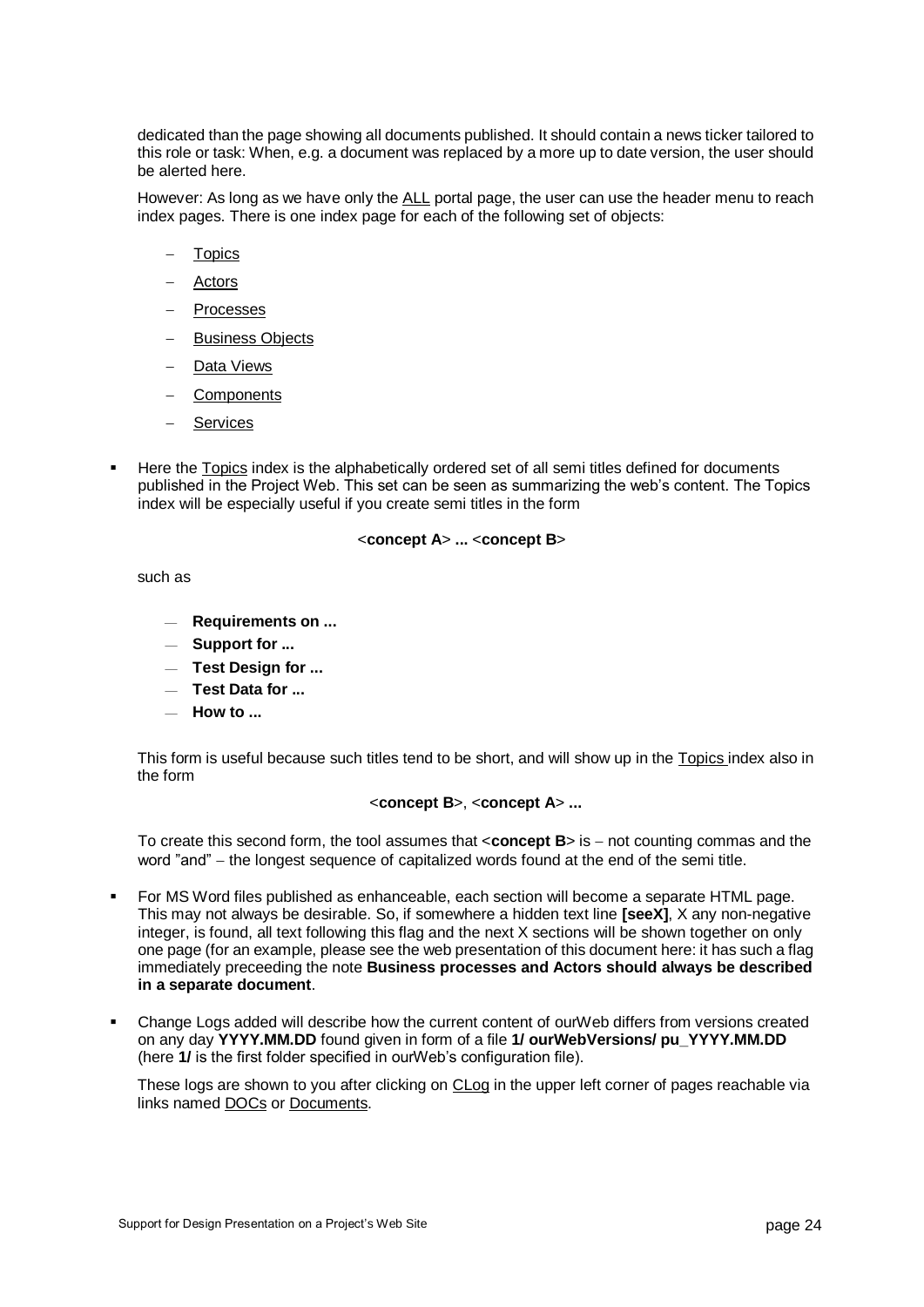# How to get a Copy of projweb.exe

Persons interested in my implementation of **C\_projweb** are promised a free copy if they contact me by e-mail via my address [ggreiter@gmx.de](mailto:ggreiter@gmx.de) or visit

[http://greiterweb.de/spw/meinprojweb.htm](http://www.greiterweb.de/spw/meinprojweb.hrm)

A non-trivial but nevertheless small example for software design published in form of a Project Web can be found here:

[http://greiterweb.de/spw/xs\\_wissDB/1/1.htm](http://www.greiterweb.de/spw/xs_wissDB/1/1.htm)

**C\_projweb** is also good for creating so called **DocNets** (also called Lexicons)**.** A DocNet in this sense is a well indexed HTML presentation of one or more documents that can be see as both

- One Lexicon or
- A sequence of documents (each of them printable as a whole).

A Sample DocNet can be found here:

[http://greiterweb.de/spw/xs\\_Agile/1.htm](http://greiterweb.de/spw/xs_Agile/1.htm)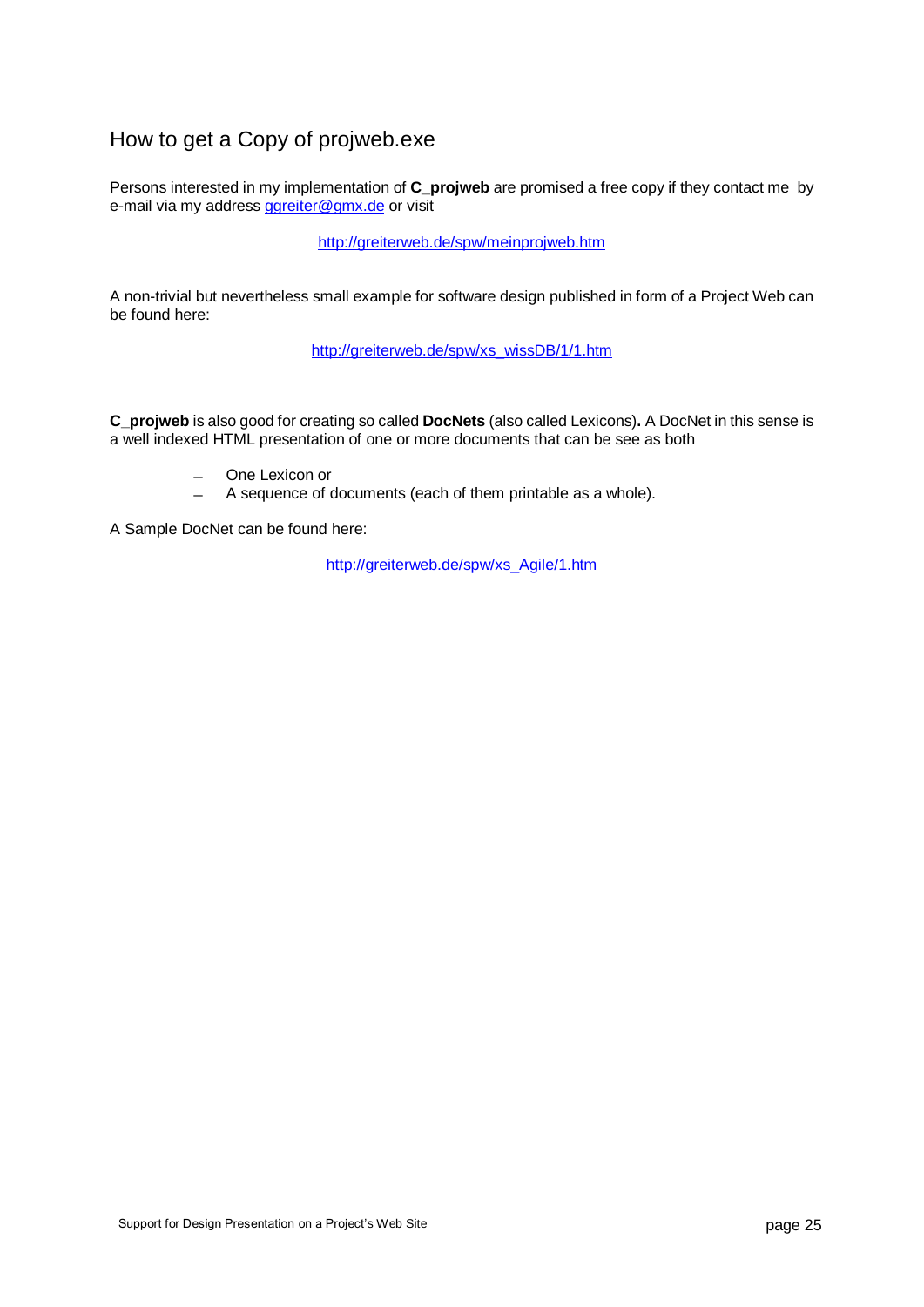# **Annex 1: A Rationale**

This annex is both, a kind of rationale for our meta design but also help on how we should use it:

### The Importance of Business Objects

Why do we distinguish two kinds of data structures (B\_ and V\_)? The reason is:

- *Business object specifications* provide common terminology, and they discuss ideas that can be shared across an organization for both technical and non-technical people alike. They describe concepts that should make sense to the entire organization. If multiple applications from the same business domain exist, it's very likely that the same business objects exist across the application boundaries. Such reuse of information and behavior allows for faster application development and reduces the redundancy.
- *Business objects* have the ability to evolve with the organization through modifications to the original object, or through proper specialization. This is very important because as an organization changes, the information and behavior must adapt and change with it.

### The Importance of View Objects

View objects are auxiliary data structures. They are needed to describe what kind of data components send to or receive from each other.

Create a V specification for data that cannot be seen as a Business Object in the sense above (e.g. because it is not seen by the end users of your application).

Both, B or V objects can be schema specification, or can be the specification of specific instances of such data.

### Services versus Service Presentation

A Service in the sense of an S .. card is an algorithm that can be started in possibly more than only one way. Interfaces to start it may be an API, a GUI, or a command script.

If you want to specify characteristics of such interfaces, please do so by creating C\_.. specification cards such as C\_API, C\_GUI, C\_CLI\_for\_A\_Support, or C\_Scripts.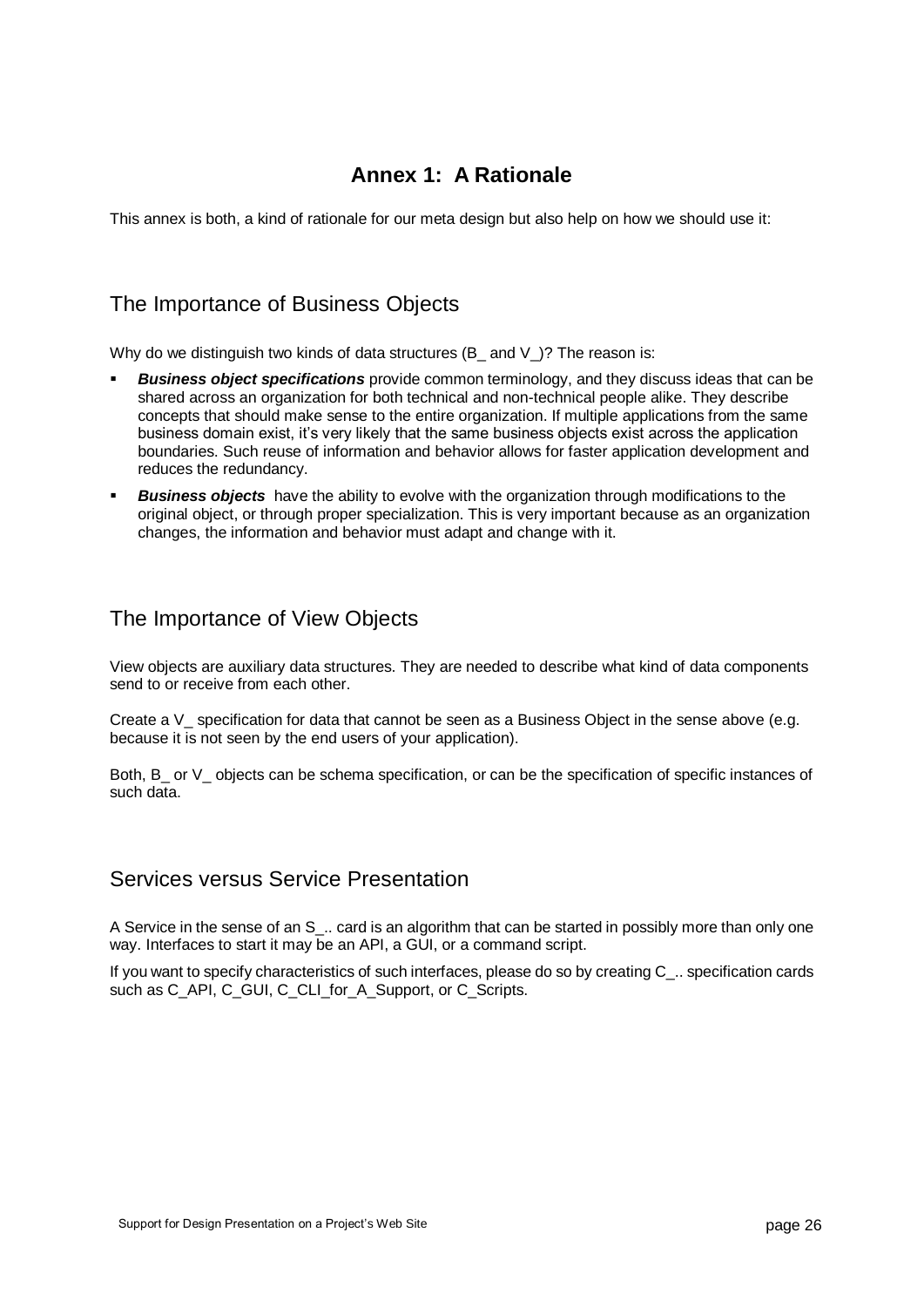# Components that are Component Interfaces (use \_><\_ )

What we see as a *component C* can be defined to some extent in your project. The general rule however is: Each specific type of spec or docu not yet typed in the Notation Semantics chapter of this document should be classified as a component.

Component interfaces, e.g. are important – so we need to specify them. If such an interface is not simply an API, we will have to specify data and data flow:

- Data is specified in V\_.. specification cards,
- **Data flow should be specified at least via a picture with PUSH and/or PULL arrows.**

Here is an example for such a picture, the architecture diagram for the interface between a Customer Relationship Management System (CRM), a Billing System, and an SAP System.

The component representing this interface could be called C\_SAP\_><\_CRM and could be part of any Business Operation Support System (BOSS):

### **BOSS R1.0 - How CRM and Billing speak to SAP**

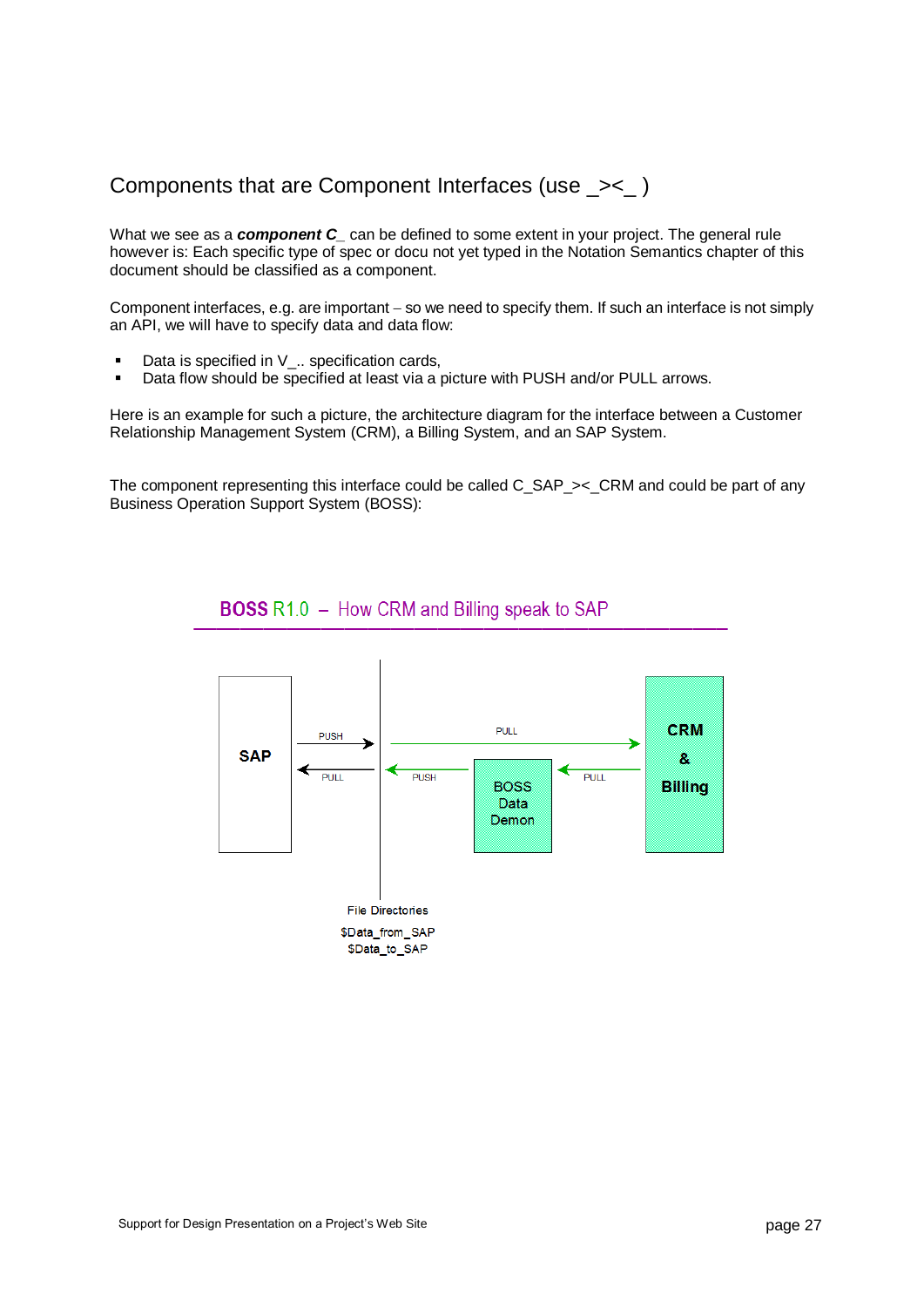# **Annex 2:**

# **Collaboration Cards (Sample and Template)**

Special cases of Specification Cards are so-called Collaboration Cards. They are a nice template for specifying how two or more human and/or non-human Actors are to interact in order to support some specific workflow. Here is an example taken from the system stack of a telecommunications provider:

# **One specific EAI Workflow**

Where Enterprise Application Integration (EAI) is based on a simple Message Broker, e.g. a JMS Server or a TUXEDO Bus, Adapters are needed to implement Use Case specific work.

In the following Sample Specification this Use Case is about

- A\_ **OrderMS** : an Order Management System,
- A\_ **OProc** : an Order Processing System,
- A\_ **RMS** : a Resource Management System,
- A\_ **GIS** : a Geographic Information Management System
- and Helper Components such as
	- C\_ **OrderMS\_GUI** : a Dialog Interface to the Order Management System
	- C\_ **Poller** : a TUXEDO process
	- C\_ **Manager**
	- C\_ **Worker**
	- C\_ **Adapters\_and\_Extractors**

EAI Workflow is meant to transport an Order from **OrderMS** to **OProc** thereby contacting – for either validation or completion of the order – additional systems such as, e.g. **RMS**:

Despite the fact that this workflow involves no less than 9 components, it was easy to describe in form of the following Collaboration Card which is certainly easy enough to understand:

C\_OrderMS\_GUI allows an

### **OrderMS Dialog**

supporting the user to enter a new order.

As soon as the user finishes entering enough order details, OrderMS will store the new **Business Event** in the OrderMS Database and will mark it as being in status **committed**.

Via a DB trigger, a record will be added to the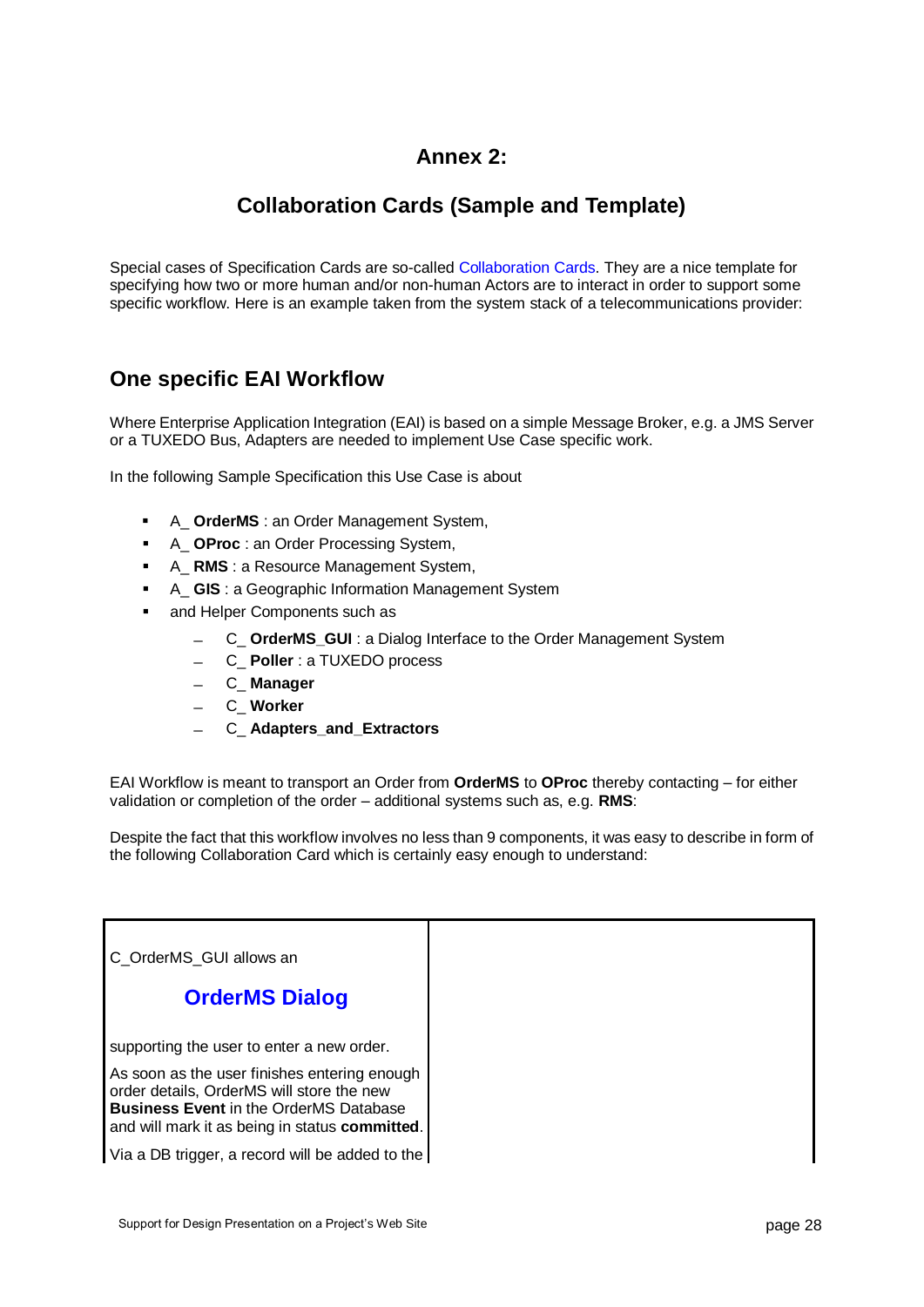